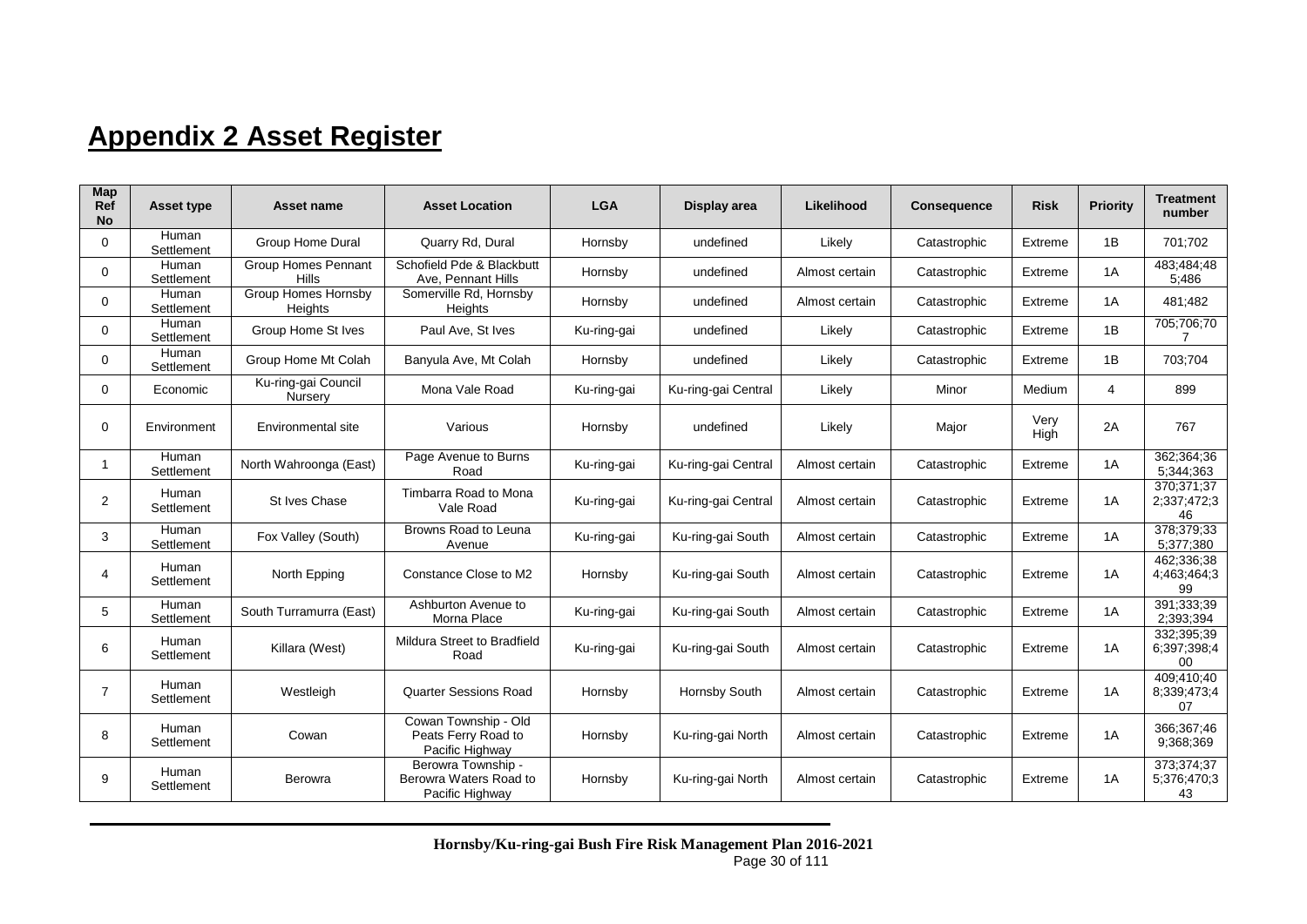| <b>Map</b><br>Ref<br><b>No</b> | <b>Asset type</b>   | Asset name                                                                   | <b>Asset Location</b>                                                            | <b>LGA</b>  | Display area           | Likelihood     | <b>Consequence</b> | <b>Risk</b> | <b>Priority</b> | <b>Treatment</b><br>number          |
|--------------------------------|---------------------|------------------------------------------------------------------------------|----------------------------------------------------------------------------------|-------------|------------------------|----------------|--------------------|-------------|-----------------|-------------------------------------|
| 10                             | Human<br>Settlement | Mt Kuring-gai (East)                                                         | Seaview Street to<br><b>Blackwood Avenue</b>                                     | Hornsby     | Ku-ring-gai North      | Almost certain | Catastrophic       | Extreme     | 1A              | 424:425:42<br>6;427;341;4<br>74     |
| 11                             | Human<br>Settlement | Mt Colah                                                                     | Telopea Street to Lord<br><b>Street</b>                                          | Hornsby     | Ku-ring-gai Central    | Almost certain | Catastrophic       | Extreme     | 1A              | 466;467                             |
| 12                             | Human<br>Settlement | Fiddletown                                                                   | Cobah Road; Peebles<br>Road; Nollands Road;<br>Banksia Place:<br>Sunnyridge Road | Hornsby     | <b>Hornsby Central</b> | Almost certain | Catastrophic       | Extreme     | 1A              | 432;433;44<br>$\overline{2}$        |
| 13                             | Human<br>Settlement | St Ives Chase (West)                                                         | Toolang Road to Timbarra<br>Road                                                 | Ku-ring-gai | Ku-ring-gai Central    | Almost certain | Catastrophic       | Extreme     | 1A              | 416:417:41<br>8;419;471;3<br>45     |
| 14                             | Human<br>Settlement | Wisemans Ferry Ridge                                                         | Wisemans Ferry Road                                                              | Hornsby     | Hornsby North          | Almost certain | Catastrophic       | Extreme     | 1A              | 447;448;47                          |
| 15                             | Human<br>Settlement | Maroota South                                                                | Old Telegraph Road<br>Maroota                                                    | Hornsby     | Hornsby North          | Almost certain | Catastrophic       | Extreme     | 1A              | 449;450;45                          |
| 16                             | Human<br>Settlement | Canoelands North                                                             | Old Northern Road to<br>Canoelands Road                                          | Hornsby     | Hornsby North          | Almost certain | Catastrophic       | Extreme     | 1A              | 439;438                             |
| 17                             | Human<br>Settlement | North Turramurra SFP<br>Zone                                                 | <b>Bobbin Head Road</b>                                                          | Ku-ring-gai | Ku-ring-gai Central    | Almost certain | Catastrophic       | Extreme     | 1A              | 355;338;35<br>6:348:357             |
| 18                             | Cultural            | Cultural Site: Cowan                                                         | Pacific Highway                                                                  | Hornsby     | Ku-ring-gai North      | Almost certain | Catastrophic       | Extreme     | 1A              | 342                                 |
| 19                             | Human<br>Settlement | University of Technology<br>& Kids Campus<br>Children's Centre.<br>Lindfield | Eton Road                                                                        | Ku-ring-gai | Ku-ring-gai South      | Almost certain | Catastrophic       | Extreme     | 1A              | 358;359                             |
| 20                             | Human<br>Settlement | Lindfield                                                                    | Winchester Avenue to<br>Alexander Parade                                         | Ku-ring-gai | Ku-ring-gai South      | Almost certain | Catastrophic       | Extreme     | 1A              | 405;406;33                          |
| 21                             | Human<br>Settlement | <b>Hornsby Heights</b>                                                       | <b>Bushlands Avenue to</b><br>Galston Road                                       | Hornsby     | Ku-ring-gai North      | Almost certain | Catastrophic       | Extreme     | 1A              | 428;429;34<br>0;430;431;3<br>47;475 |
| 22                             | Human<br>Settlement | Normanhurst                                                                  | Mount Pleasant Avenue to<br>Cecil Avenue                                         | Hornsby     | Ku-ring-gai South      | Almost certain | Catastrophic       | Extreme     | 1A              | 352;381;45<br>g                     |
| 23                             | Human<br>Settlement | Pennant Hills (East)                                                         | Cobbadah Street to<br><b>Blackbutt Avenue</b>                                    | Hornsby     | Ku-ring-gai South      | Almost certain | Catastrophic       | Extreme     | 1A              | 460;461;38<br>2:383                 |
| 24                             | Human<br>Settlement | South Turramurra                                                             | Comenarra Parkway to<br>Kissing Point Road                                       | Ku-ring-gai | Ku-ring-gai South      | Almost certain | Catastrophic       | Extreme     | 1A              | 387;350;38<br>8;389;390             |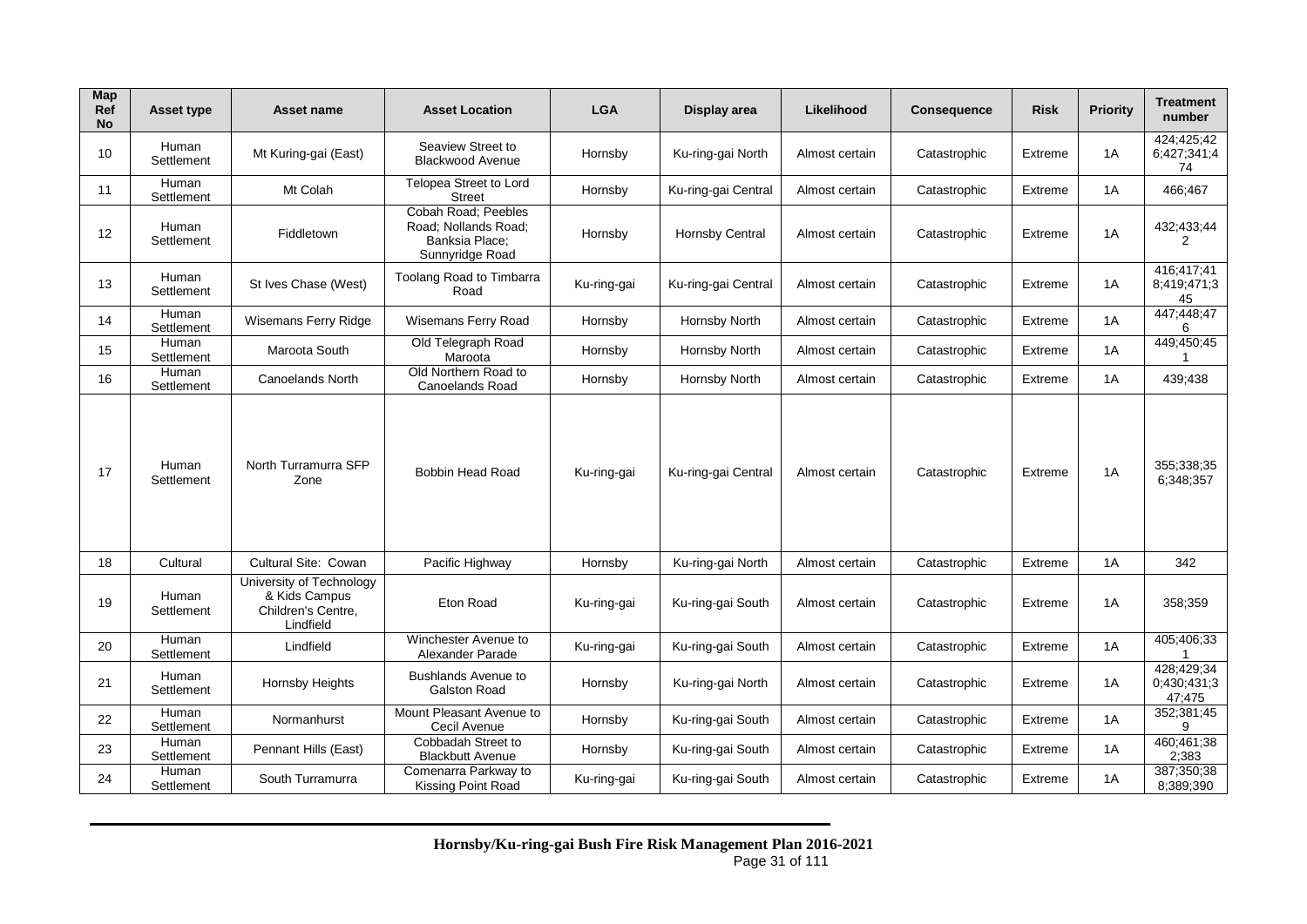| Map<br><b>Ref</b><br><b>No</b> | <b>Asset type</b>   | Asset name                                         | <b>Asset Location</b>                                | <b>LGA</b>  | Display area           | Likelihood     | <b>Consequence</b> | <b>Risk</b> | <b>Priority</b> | <b>Treatment</b><br>number      |
|--------------------------------|---------------------|----------------------------------------------------|------------------------------------------------------|-------------|------------------------|----------------|--------------------|-------------|-----------------|---------------------------------|
| 25                             | Human<br>Settlement | <b>Berrilee</b>                                    | Jack Russell Road to Bay<br>Road                     | Hornsby     | Hornsby Central        | Almost certain | Catastrophic       | Extreme     | 1A              | 434;435;47<br>7                 |
| 26                             | Human<br>Settlement | <b>Forest Glen</b>                                 | Old Northern Road to<br>Taupo Road                   | Hornsby     | <b>Hornsby Central</b> | Almost certain | Catastrophic       | Extreme     | 1A              | 441;443;44<br>0                 |
| 27                             | Human<br>Settlement | Maroota (North)                                    | Old Northern Road                                    | Hornsby     | Hornsby North          | Almost certain | Catastrophic       | Extreme     | 1A              | 444;445;44<br>6                 |
| 28                             | Human<br>Settlement | Comenarra Parkway                                  | Comenarra Parkway to<br>Howson Avenue                | Ku-ring-gai | Ku-ring-gai South      | Almost certain | Catastrophic       | Extreme     | 1A              | 468;351                         |
| 29                             | Human<br>Settlement | Glendale                                           | Pacific Highway Cowan                                | Hornsby     | Ku-ring-gai North      | Almost certain | Catastrophic       | Extreme     | 1A              | 452;453                         |
| 30                             | Human<br>Settlement | Pymble (South)                                     | Ryde Road to Ramsay<br>Avenue                        | Ku-ring-gai | Ku-ring-gai South      | Almost certain | Catastrophic       | Extreme     | 1A              | 402;349;40<br>1;403;404         |
| 31                             | Cultural            | Cultural Site: Maroota<br><b>Aboriginal Place</b>  | Laughtondale Gully Road                              | Hornsby     | Hornsby North          | Almost certain | Catastrophic       | Extreme     | 1A              | 478;479;48<br>0                 |
| 32                             | Human<br>Settlement | Westleigh (South)                                  | De Saxe Close to The<br>Sanctuary                    | Hornsby     | Hornsby South          | Almost certain | Catastrophic       | Extreme     | 1A              | 465;411;41<br>2;413;414;4<br>15 |
| 33                             | Human<br>Settlement | <b>Pennant Hills</b>                               | Boundary Road to<br>Timbarra Road                    | Hornsby     | Hornsby South          | Almost certain | Catastrophic       | Extreme     | 1A              | 420:421:42<br>2;423;353         |
| 34                             | Human<br>Settlement | <b>Bloodwood Rd Isolated</b>                       | <b>Bloodwood Road</b>                                | Hornsby     | <b>Hornsby Central</b> | Almost certain | Catastrophic       | Extreme     | 1A              | 436,437                         |
| 35                             | Human<br>Settlement | Calabash Isolated                                  | Calabash Road                                        | Hornsby     | <b>Hornsby Central</b> | Almost certain | Catastrophic       | Extreme     | 1A              | 454,455                         |
| 36                             | Human<br>Settlement | Canoelands South                                   | South of Canoelands<br>Road                          | Hornsby     | Hornsby North          | Almost certain | Catastrophic       | Extreme     | 1A              | 456;457                         |
| 37                             | Human<br>Settlement | <b>Baden-Powell Scout</b><br>Centre, Pennant Hills | Pomona St, Pennant Hills                             | Hornsby     | Ku-ring-gai South      | Almost certain | Catastrophic       | Extreme     | 1A              | 360;361                         |
| 38                             | Human<br>Settlement | Pumpkin Point                                      | Pumpkin Point,<br>Hawkesbury River                   | Hornsby     | Hornsby North          | Almost certain | Catastrophic       | Extreme     | 1A              | 458                             |
| 39                             | Human<br>Settlement | Turramurra (South)                                 | Roland Avenue to<br>Comenarra Parkway                | Ku-ring-gai | Ku-ring-gai South      | Almost certain | Catastrophic       | Extreme     | 1A              | 385;334;35<br>4,386             |
| 40                             | Human<br>Settlement | North Turramurra (West)                            | The Chase Road to<br><b>Hartley Close</b>            | Ku-ring-gai | Ku-ring-gai Central    | Likely         | Catastrophic       | Extreme     | 1B              | 599;600;60<br>9:489             |
| 41                             | Human<br>Settlement | Fox Valley (East)                                  | Leuna to Roland Avenues                              | Ku-ring-gai | Ku-ring-gai South      | Likely         | Catastrophic       | Extreme     | 1B              | 625:626:62<br>7;490             |
| 42                             | Human<br>Settlement | West Lindfield                                     | <b>Bradfield Road to</b><br><b>Winchester Avenue</b> | Ku-ring-gai | Ku-ring-gai South      | Likely         | Catastrophic       | Extreme     | 1B              | 634                             |
| 43                             | Cultural            | <b>Cultural Site:</b><br>Turramurra                | Pacific Highway                                      | Ku-ring-gai | Ku-ring-gai South      | Likely         | Catastrophic       | Extreme     | 1B              | 696                             |
| 44                             | Human<br>Settlement | St Ives (East)                                     | Mona Vale Road to<br><b>Burraneer Avenue</b>         | Ku-ring-gai | Ku-ring-gai Central    | Likely         | Catastrophic       | Extreme     | 1B              | 601;602;60<br>3;604;605         |
| 45                             | Human<br>Settlement | Roseville Chase                                    | Attunga / Ormonde/<br>Warringah Roads                | Ku-ring-gai | Ku-ring-gai Central    | Likely         | Catastrophic       | Extreme     | 1B              | 623;624                         |
| 46                             | Human<br>Settlement | Beecroft (East)                                    | Malton Road to Sutherland<br>Road                    | Hornsby     | Ku-ring-gai South      | Likely         | Catastrophic       | Extreme     | 1B              | 559;560;49<br>5                 |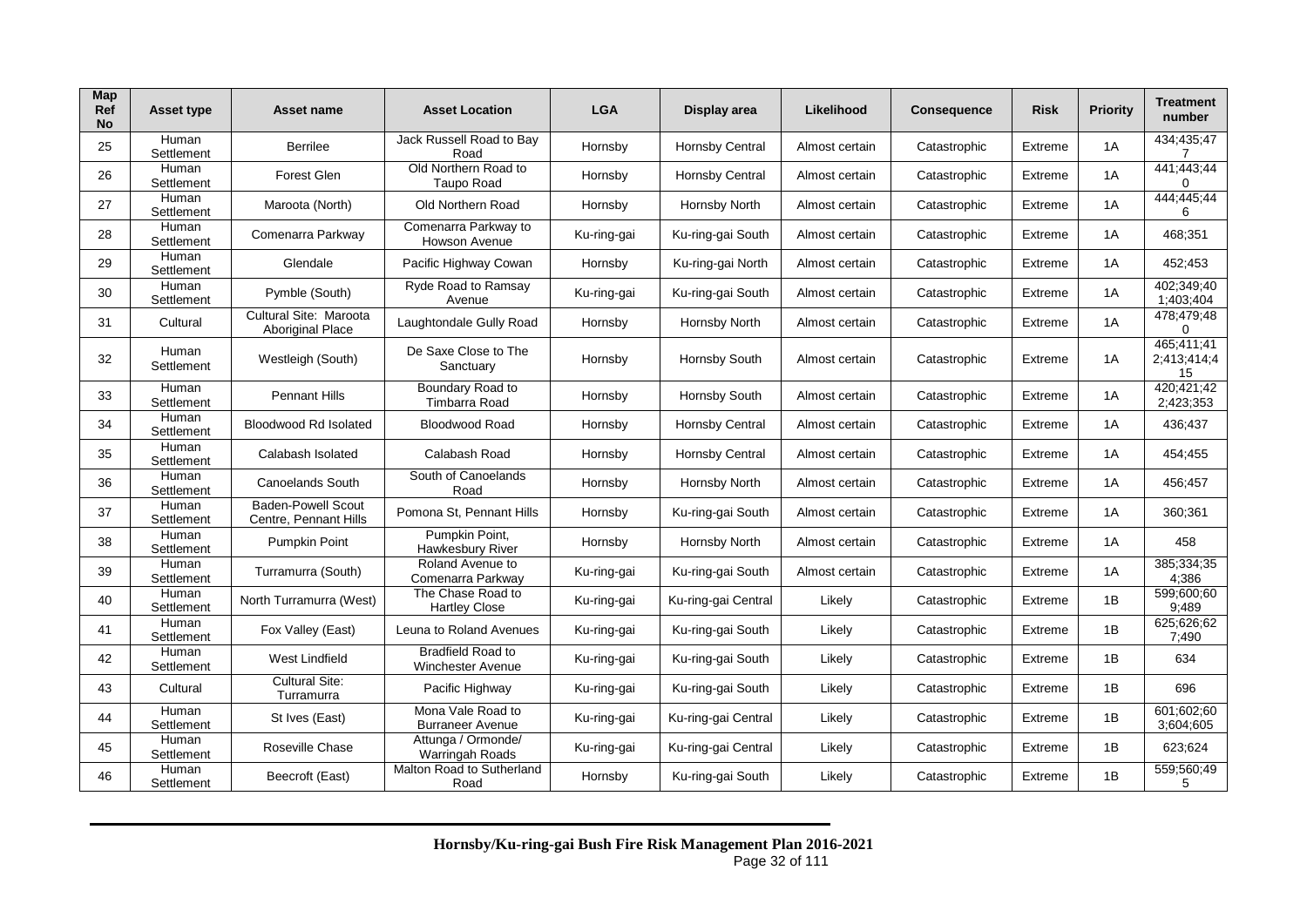| Map<br>Ref<br><b>No</b> | Asset type          | Asset name                   | <b>Asset Location</b>                                   | <b>LGA</b>  | Display area           | Likelihood | <b>Consequence</b> | Risk    | <b>Priority</b> | <b>Treatment</b><br>number      |
|-------------------------|---------------------|------------------------------|---------------------------------------------------------|-------------|------------------------|------------|--------------------|---------|-----------------|---------------------------------|
| 47                      | Human<br>Settlement | Gordon/ Killara              | <b>Holford Crescent to</b><br>Mildura Street            | Ku-ring-gai | Ku-ring-gai South      | Likely     | Catastrophic       | Extreme | 1B              | 630:631:63<br>2:633             |
| 48                      | Human<br>Settlement | <b>Middle Dural</b>          | Carters Road to Odette<br>Road                          | Hornsby     | Hornsby South          | Likely     | Catastrophic       | Extreme | 1B              | 562;563;56<br>4                 |
| 49                      | Human<br>Settlement | <b>Quarry North</b>          | North of Quarry Road                                    | Hornsby     | Hornsby South          | Likely     | Catastrophic       | Extreme | 1B              | 565;566;56<br>7                 |
| 50                      | Human<br>Settlement | Dural                        | New Line Road to<br>Barrington Drive and<br>Harris Road | Hornsby     | Hornsby South          | Likely     | Catastrophic       | Extreme | 1B              | 568;569;57<br>$\mathbf 0$       |
| 51                      | Human<br>Settlement | Thornleigh                   | Duffy Avenue to Norman<br>Avenue                        | Hornsby     | Hornsby South          | Likely     | Catastrophic       | Extreme | 1B              | 589;590;58<br>7;588             |
| 52                      | Human<br>Settlement | Hornsby (West)               | Pretoria Parade to Dural<br><b>Street</b>               | Hornsby     | Hornsby South          | Likely     | Catastrophic       | Extreme | 1B              | 591;592;59<br>3:594             |
| 53                      | Human<br>Settlement | Hornsby (North)              | Alan Avenue to Peats<br>Ferry Road                      | Hornsby     | Hornsby South          | Likely     | Catastrophic       | Extreme | 1B              | 598;595;59<br>6;597             |
| 54                      | Human<br>Settlement | Hornsby Heights (South)      | Galston Road to Spedding<br>Road                        | Hornsby     | Hornsby South          | Likely     | Catastrophic       | Extreme | 1B              | 636:637:63<br>8:635:639:4<br>94 |
| 55                      | Human<br>Settlement | Dangar Island                | Dangar Island                                           | Hornsby     | Ku-ring-gai North      | Likely     | Catastrophic       | Extreme | 1B              | 640;641;64<br>2                 |
| 56                      | Human<br>Settlement | Hornsby to Mt Kuring-<br>qai | Glenview Road to Ida<br><b>Street</b>                   | Hornsby     | Ku-ring-gai North      | Likely     | Catastrophic       | Extreme | 1B              | 491:645:64<br>6:643:644:6<br>12 |
| 57                      | Human<br>Settlement | North Turramurra (East)      | Bobbin Head Road to<br><b>Buxton Place</b>              | Ku-ring-gai | Ku-ring-gai Central    | Likely     | Catastrophic       | Extreme | 1B              | 606;607;60<br>8:610             |
| 58                      | Human<br>Settlement | East Killara (South)         | Kardella Avenue to Tryon<br>Road                        | Ku-ring-gai | Ku-ring-gai Central    | Likely     | Catastrophic       | Extreme | 1B              | 613                             |
| 59                      | Human<br>Settlement | East Lindfield (North)       | Loombah Avenue to<br>Carlyle Road                       | Ku-ring-gai | Ku-ring-gai Central    | Likely     | Catastrophic       | Extreme | 1B              | 614:616:49<br>7:617:618         |
| 60                      | Human<br>Settlement | Killara                      | Koola Avenue to Kardella<br>Avenue                      | Ku-ring-gai | Ku-ring-gai Central    | Likely     | Catastrophic       | Extreme | 1B              | 621;622;49<br>6:619             |
| 61                      | Human<br>Settlement | Arcadia (Central)            | Henstock Road to Cobah<br>Road                          | Hornsby     | <b>Hornsby Central</b> | Likely     | Catastrophic       | Extreme | 1B              | 662;663;66<br>4                 |
| 62                      | Human<br>Settlement | Arcadia (East)               | Calabash Road to Bay<br>Road                            | Hornsby     | <b>Hornsby Central</b> | Likely     | Catastrophic       | Extreme | 1B              | 657;658                         |
| 63                      | Human<br>Settlement | Galston                      | Crosslands Road to<br>Gilligans Road                    | Hornsby     | Hornsby South          | Likely     | Catastrophic       | Extreme | 1B              | 581;582;57<br>9;580             |
| 64                      | Human<br>Settlement | Galston (South)              | Galston Road to Carters<br>road                         | Hornsby     | Hornsby South          | Likely     | Catastrophic       | Extreme | 1B              | 584;585;58<br>6:583             |
| 65                      | Human<br>Settlement | Hornsby (South)              | Valley Road to Milson<br>Parade to Norman Avenue        | Hornsby     | Hornsby South          | Likely     | Catastrophic       | Extreme | 1B              | 649;650;49<br>3;647;648         |
| 66                      | Human<br>Settlement | Cherrybrook SFP Zone         | Kitchener Road                                          | Hornsby     | Hornsby South          | Likely     | Catastrophic       | Extreme | 1B              | 492:509:51<br>0:508             |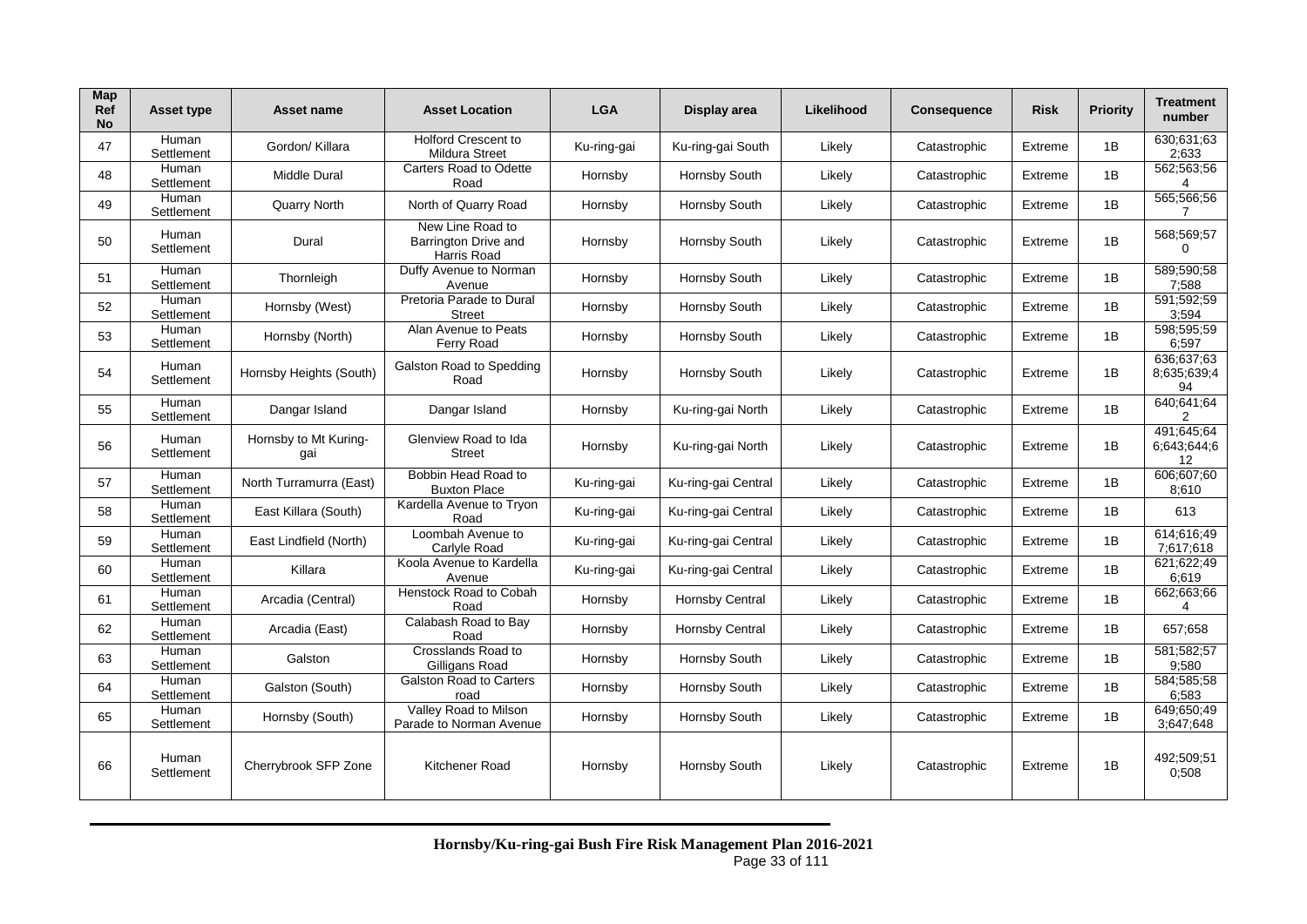| Map<br><b>Ref</b><br><b>No</b> | <b>Asset type</b>   | Asset name                                                                 | <b>Asset Location</b>                     | <b>LGA</b>  | Display area           | Likelihood | <b>Consequence</b> | <b>Risk</b> | <b>Priority</b> | <b>Treatment</b><br>number |
|--------------------------------|---------------------|----------------------------------------------------------------------------|-------------------------------------------|-------------|------------------------|------------|--------------------|-------------|-----------------|----------------------------|
| 67                             | Human<br>Settlement | Galston (North)                                                            | Geelans Road to Knights<br>Road           | Hornsby     | <b>Hornsby Central</b> | Likely     | Catastrophic       | Extreme     | 1B              | 659;660;66                 |
| 68                             | Human<br>Settlement | Turramurra/ Pymble                                                         | Mimosa Road to Avon<br>Road               | Ku-ring-gai | Ku-ring-gai South      | Likely     | Catastrophic       | Extreme     | 1B              | 628;499;62<br>9            |
| 70                             | Human<br>Settlement | Galston (West)                                                             | Sunnyridge Road to<br>Muscios Road        | Hornsby     | <b>Hornsby Central</b> | Likely     | Catastrophic       | Extreme     | 1B              | 651;652;65                 |
| 71                             | Human<br>Settlement | Dural (South)                                                              | Hastings Road to Fallon<br><b>Drive</b>   | Hornsby     | Hornsby South          | Likely     | Catastrophic       | Extreme     | 1B              | 575;576;57<br>7:578        |
| 72                             | Human<br>Settlement | Asquith                                                                    | Lord Street to Spring Gully<br>Place      | Hornsby     | Ku-ring-gai Central    | Likely     | Catastrophic       | Extreme     | 1B              | 558;487;48<br>8            |
| 73                             | Human<br>Settlement | <b>Bay Road South</b>                                                      | Southern side of Bay<br>Road              | Hornsby     | <b>Hornsby Central</b> | Likely     | Catastrophic       | Extreme     | 1B              | 654;655;65<br>6            |
| 74                             | Human<br>Settlement | <b>Fernbank Retirement</b><br>Village, St Ives                             | Kitchener St St Ives                      | Ku-ring-gai | Ku-ring-gai Central    | Likely     | Catastrophic       | Extreme     | 1B              | 505;506                    |
| 75                             | Human<br>Settlement | <b>Glengarry Girl Guides</b><br>State Training Centre,<br>North Turramurra | Miowera Rd, North<br>Turramurra           | Ku-ring-gai | Ku-ring-gai Central    | Likely     | Catastrophic       | Extreme     | 1B              | 511;512;51<br>3            |
| 76                             | Human<br>Settlement | <b>Lourdes Retirement</b><br>Village, Killara                              | 95 Stanhope Rd, Killara                   | Ku-ring-gai | Ku-ring-gai Central    | Likely     | Catastrophic       | Extreme     | 1B              | 514;515;51<br>6            |
| 77                             | Human<br>Settlement | <b>Thomas Carlyle</b><br>Childrens Centre, East<br>Lindfield               | 2C Carlyle Rd, East<br>Lindfield          | Ku-ring-gai | Ku-ring-gai Central    | Likely     | Catastrophic       | Extreme     | 1B              | 517;518                    |
| 78                             | Human<br>Settlement | <b>Lindfield Gardens</b><br>Retirement Village, East<br>Lindfield          | 2 Ulmarra Place, East<br>Lindfield        | Ku-ring-gai | Ku-ring-gai Central    | Likely     | Catastrophic       | Extreme     | 1B              | 519;520;52<br>1;522        |
| 79                             | Human<br>Settlement | Fox Valley (North)                                                         | Campbell Drive to Kiogle<br><b>Street</b> | Ku-ring-gai | Ku-ring-gai South      | Likely     | Catastrophic       | Extreme     | 1B              | 685;686                    |
| 80                             | Human<br>Settlement | Quarry South                                                               | South of Quarry Road                      | Hornsby     | Hornsby South          | Likely     | Catastrophic       | Extreme     | 1B              | 665;666;66<br>7            |
| 81                             | Human<br>Settlement | The Knoll                                                                  | <b>Fallon Drive</b>                       | Hornsby     | Hornsby South          | Likely     | Catastrophic       | Extreme     | 1B              | 668;669;67<br>$\Omega$     |
| 82                             | Human<br>Settlement | Cherrybrook (North)                                                        | Kentia Parade to Trevors<br>Lane          | Hornsby     | Hornsby South          | Likely     | Catastrophic       | Extreme     | 1B              | 671;672;67<br>3:674        |
| 83                             | Human<br>Settlement | Cherrybrook (East)                                                         | Macquarie Drive to<br><b>Trevors Lane</b> | Hornsby     | Hornsby South          | Likely     | Catastrophic       | Extreme     | 1B              | 675:676:67<br>7:678        |
| 84                             | Human<br>Settlement | Cherrybrook                                                                | Gavin Place to Lawson<br>Place            | Hornsby     | Hornsby South          | Likely     | Catastrophic       | Extreme     | 1B              | 571;572;57<br>3:574:498    |
| 85                             | Human<br>Settlement | Rowland Village                                                            | <b>Galston Road</b>                       | Hornsby     | Hornsby South          | Likely     | Catastrophic       | Extreme     | 1B              | 523;524;52<br>5            |
| 86                             | Human<br>Settlement | <b>Crosslands Convention</b><br>Centre                                     | <b>Crosslands Road</b>                    | Hornsby     | <b>Hornsby Central</b> | Likely     | Catastrophic       | Extreme     | 1B              | 503;504;71                 |
| 87                             | Human<br>Settlement | Adventist Aged Care,<br>Wahroonga                                          | Mt Pleasant Avenue                        | Ku-ring-gai | Ku-ring-gai South      | Likely     | Catastrophic       | Extreme     | 1B              | 541;542;54<br>3            |
| 88                             | Human<br>Settlement | Mount St Benedict<br>College and Centre                                    | <b>Pennant Hills Road</b>                 | Hornsby     | Hornsby South          | Likely     | Catastrophic       | Extreme     | 1B              | 502                        |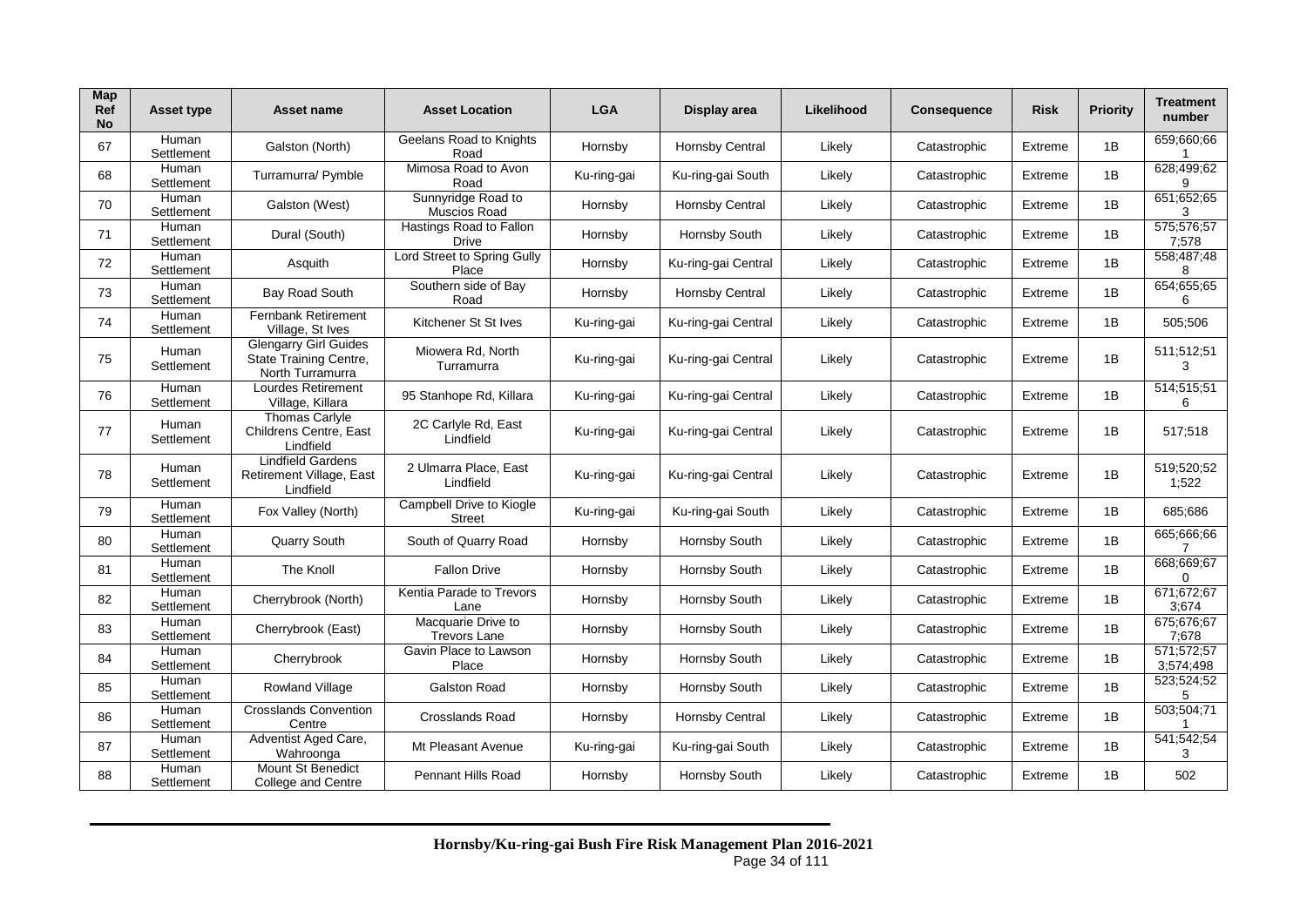| Map<br><b>Ref</b><br><b>No</b> | <b>Asset type</b>   | Asset name                                                | <b>Asset Location</b>                            | <b>LGA</b>  | Display area           | Likelihood | <b>Consequence</b> | <b>Risk</b> | <b>Priority</b> | <b>Treatment</b><br>number              |
|--------------------------------|---------------------|-----------------------------------------------------------|--------------------------------------------------|-------------|------------------------|------------|--------------------|-------------|-----------------|-----------------------------------------|
| 89                             | Human<br>Settlement | North Turramurra                                          | <b>Bobbin Head Road</b>                          | Ku-ring-gai | Ku-ring-gai Central    | Likely     | Catastrophic       | Extreme     | 1B              | 501;611;67<br>9:680:681:6<br>82:683:684 |
| 90                             | Human<br>Settlement | St Ives North Public<br>School                            | 87 Memorial Avenue                               | Hornsby     | Ku-ring-gai Central    | Likely     | Catastrophic       | Extreme     | 1B              | 544;545;54<br>6                         |
| 91                             | Human<br>Settlement | Northholm Grammar<br>School                               | Cobah Road                                       | Hornsby     | <b>Hornsby Central</b> | Likely     | Catastrophic       | Extreme     | 1B              | 526;527                                 |
| 92                             | Human<br>Settlement | <b>Hornsby Heights Public</b><br>School                   | Somerville Road                                  | Hornsby     | Ku-ring-gai North      | Likely     | Catastrophic       | Extreme     | 1B              | 528                                     |
| 93                             | Human<br>Settlement | Pennant Hills High<br>School                              | Laurence Street Pennant<br>Hills                 | Hornsby     | Hornsby South          | Likely     | Catastrophic       | Extreme     | 1B              | 529;530;53<br>9                         |
| 94                             | Human<br>Settlement | <b>KU Grevillea Preschool</b>                             | 104A Galston Road<br><b>Hornsby Heights</b>      | Hornsby     | Ku-ring-gai North      | Likely     | Catastrophic       | Extreme     | 1B              | 547;548;54<br>9                         |
| 95                             | Human<br>Settlement | <b>Forgotten Valley Mobile</b><br><b>Resource Unit</b>    | <b>Wisemans Ferry</b><br><b>Community Centre</b> | Hornsby     | Hornsby North          | Likely     | Catastrophic       | Extreme     | 1B              | 500                                     |
| 96                             | Human<br>Settlement | Norwood Community<br>Preschool                            | 2A Chelmsford Road<br>Asquith                    | Hornsby     | Ku-ring-gai Central    | Likely     | Catastrophic       | Extreme     | 1B              | 551                                     |
| 97                             | Human<br>Settlement | Asquith Girls High<br>School                              | Stokes Avenue Asquith                            | Hornsby     | Ku-ring-gai Central    | Likely     | Catastrophic       | Extreme     | 1B              | 531                                     |
| 98                             | Human<br>Settlement | <b>KU St Ives Barra Brui</b><br>Preschool                 | <b>Burraneer Avenue</b>                          | Hornsby     | Ku-ring-gai Central    | Likely     | Catastrophic       | Extreme     | 1B              | 552;553                                 |
| 99                             | Human<br>Settlement | Warrah Village Rudolf<br><b>Steiner School</b>            | 20 Harris Road                                   | Hornsby     | Hornsby South          | Likely     | Catastrophic       | Extreme     | 1B              | 532;533                                 |
| 100                            | Human<br>Settlement | <b>Retaval Preparatory</b><br>School                      | 100-102 Fox Valley Road                          | Ku-ring-gai | Ku-ring-gai South      | Likely     | Catastrophic       | Extreme     | 1B              | 556,557                                 |
| 101                            | Human<br>Settlement | Hornsby TAFE, Hornsby                                     | Peats Ferry Road to<br>Hornsby Park              | Hornsby     | Hornsby South          | Likely     | Catastrophic       | Extreme     | 1B              | 507                                     |
| 102                            | Human<br>Settlement | Naamaroo Conference<br>Centre                             | Lady Game Drive,<br>Chatswood                    | Ku-ring-gai | Ku-ring-gai South      | Likely     | Catastrophic       | Extreme     | 1B              | 534;535;53<br>6:540                     |
| 103                            | Human<br>Settlement | Glenorie Public School                                    | Old Northern Road                                | Hornsby     | Hornsby Central        | Likely     | Catastrophic       | Extreme     | 1B              | 537                                     |
| 104                            | Human<br>Settlement | Inala - Dulkara Centre<br>for Life Skills and the<br>Arts | <b>Franklin Road</b>                             | Hornsby     | Hornsby South          | Likely     | Catastrophic       | Extreme     | 1B              | 538                                     |
| 105                            | Cultural            | <b>Cultural Site: Galston</b>                             | <b>Fishburns Road</b>                            | Hornsby     | <b>Hornsby Central</b> | Likely     | Catastrophic       | Extreme     | 1B              | 695                                     |
| 106                            | Cultural            | <b>Cultural Site: Roseville</b><br>Chase                  | Cardigan Road                                    | Hornsby     | Ku-ring-gai Central    | Likely     | Catastrophic       | Extreme     | 1B              | 697                                     |
| 107                            | Cultural            | <b>Cultural Site: Roseville</b><br>Chase 2                | cnr Ormonde & Cardigan<br>Roads                  | Hornsby     | Ku-ring-gai Central    | Likely     | Catastrophic       | Extreme     | 1B              | 698                                     |
| 108                            | Cultural            | Cultural Site: Lindfield 2                                | Northcote Road                                   | Hornsby     | Ku-ring-gai Central    | Likely     | Catastrophic       | Extreme     | 1B              | 699                                     |
| 109                            | Cultural            | Cultural Site: Lindfield 3                                | <b>Trvon Road</b>                                | Hornsby     | Ku-ring-gai Central    | Likely     | Catastrophic       | Extreme     | 1B              | 700                                     |
| 110                            | Human<br>Settlement | St Ives Showground<br>Residential                         | Mona Vale Road                                   | Hornsby     | Ku-ring-gai Central    | Likely     | Catastrophic       | Extreme     | 1B              | 692;693;69<br>4                         |
| 111                            | Human<br>Settlement | Killara (North)                                           | Birdwood Avenue to<br><b>Albany Crescent</b>     | Ku-ring-gai | Ku-ring-gai Central    | Likely     | Catastrophic       | Extreme     | 1B              | 687;688;68<br>9:690:691                 |

**Hornsby/Ku-ring-gai Bush Fire Risk Management Plan 2016-2021** Page 35 of 111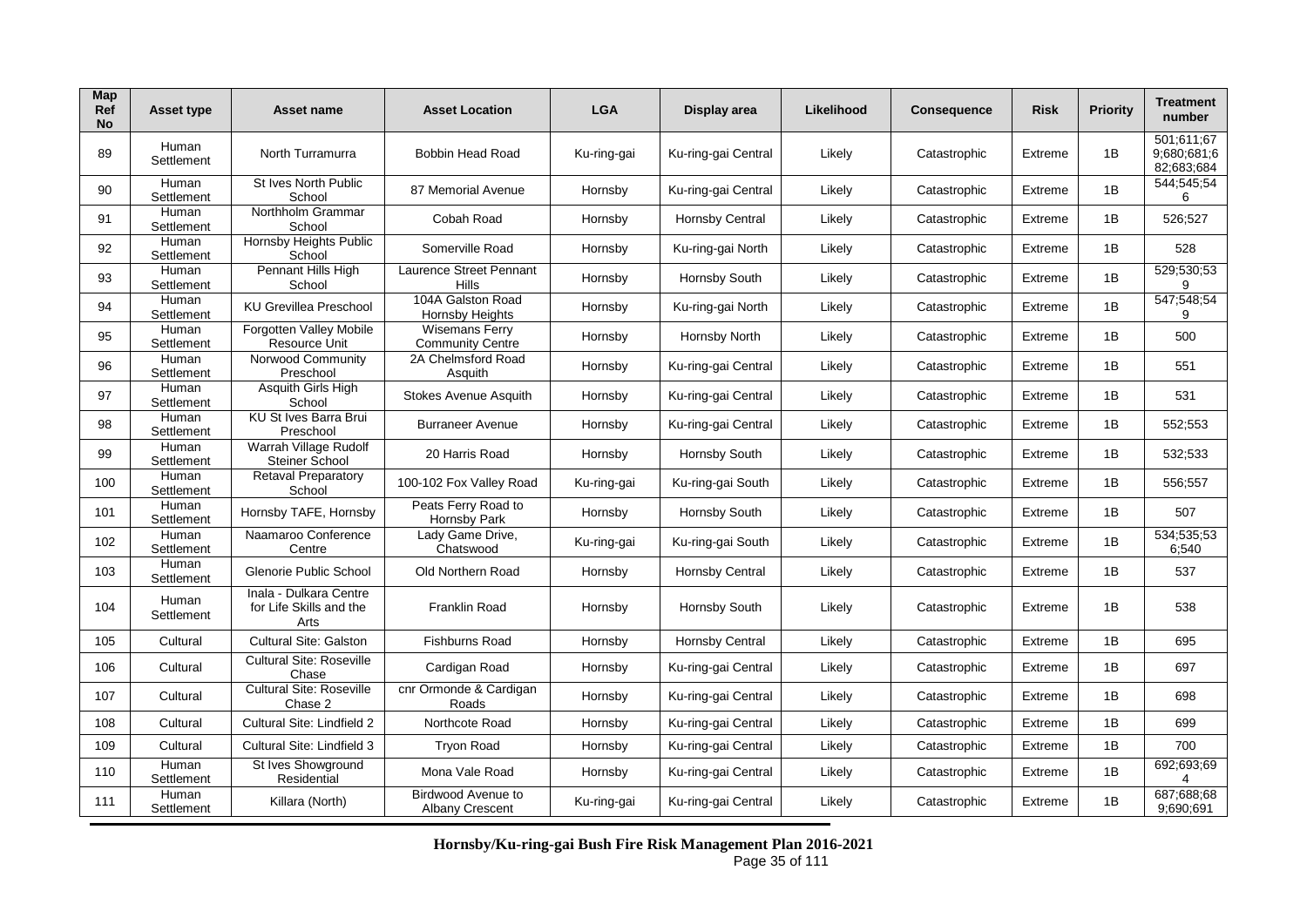| Map<br><b>Ref</b><br><b>No</b> | <b>Asset type</b>   | Asset name                                                         | <b>Asset Location</b>                      | <b>LGA</b>  | Display area                                                                      | Likelihood     | <b>Consequence</b> | <b>Risk</b> | <b>Priority</b> | <b>Treatment</b><br>number |
|--------------------------------|---------------------|--------------------------------------------------------------------|--------------------------------------------|-------------|-----------------------------------------------------------------------------------|----------------|--------------------|-------------|-----------------|----------------------------|
| 112                            | Human<br>Settlement | <b>KU Fox Valley</b><br>Preschool                                  | 116 Fox Valley Rd,<br>Wahroonga            | Ku-ring-gai | Ku-ring-gai South                                                                 | Likely         | Catastrophic       | Extreme     | 1B              | 554;555                    |
| 113                            | Human<br>Settlement | <b>Vision Vallev</b><br>Conference &<br><b>Recreation Centre</b>   | 5-7 Vision Valley Rd,<br>Arcadia           | Hornsby     | <b>Hornsby Central</b>                                                            | Likely         | Catastrophic       | Extreme     | 1B              | 708;709;71<br>0:712        |
| 114                            | Economic            | Northern Rail Corridor                                             | Hornsby to Brooklyn                        | Hornsby     | Hornsby North;Ku-<br>ring-gai Central                                             | Almost certain | Major              | Extreme     | 1C              | 715                        |
| 115                            | Economic            | Salisbury Road                                                     | Asquith to King Road,<br>Hornsby           | Hornsby     | Ku-ring-gai Central                                                               | Almost certain | Major              | Extreme     | 1 <sup>C</sup>  | 487;713;48<br>8            |
| 116                            | Cultural            | <b>Cultural Site:</b><br>Canoelands 1                              | Canoelands Road                            | Hornsby     | Hornsby North                                                                     | Almost certain | Major              | Extreme     | 1C              | 745                        |
| 117                            | Cultural            | <b>Cultural Site:</b><br>Canoelands 2                              | <b>Old Northern Road</b>                   | Hornsby     | Hornsby North                                                                     | Almost certain | Major              | Extreme     | 1C              | 746                        |
| 118                            | Cultural            | <b>Cultural Site: North</b><br>Turramurra                          | <b>Bobbin Head Trail</b>                   | Ku-ring-gai | Ku-ring-gai Central                                                               | Almost certain | Major              | Extreme     | 1C              | 749;750                    |
| 119                            | Economic            | Sydney Water Sewage<br><b>Treatment Plant</b><br>(Hornsby Heights) | Pike Road, Hornsby<br>Heights              | Hornsby     | Ku-ring-gai North                                                                 | Almost certain | Major              | Extreme     | 1C              | 717;973                    |
| 120                            | Environment         | Environmental site                                                 | Wahroonga                                  | Ku-ring-gai | Ku-ring-gai Central                                                               | Almost certain | Major              | Extreme     | 1C              | 739;740                    |
| 121                            | Environment         | Environmental site                                                 | Maroota 1                                  | Hornsby     | Hornsby North                                                                     | Almost certain | Major              | Extreme     | 1 <sup>C</sup>  | 741;742                    |
| 122                            | Economic            | <b>Transmission Line</b>                                           | Munmorah - Sydney West                     | Hornsby     | Hornsby North                                                                     | Almost certain | Major              | Extreme     | 1C              | 714                        |
| 123                            | Economic            | <b>Transmission Line</b>                                           | Munmorah - Sydney North                    | Hornsby     | Hornsby<br>Central; Hornsby<br>North; Hornsby<br>South                            | Almost certain | Major              | Extreme     | 1C              | 714                        |
| 124                            | Economic            | <b>Transmission Line</b>                                           | Sydney North - Sydney<br>East              | Hornsby     | Hornsby<br>Central; Hornsby<br>South;Ku-ring-gai<br>Central; Ku-ring-gai<br>North | Almost certain | Major              | Extreme     | 1C              | 958                        |
| 125                            | Economic            | <b>Transmission Line</b>                                           | Sydney North - Sydney<br>East              | Hornsby     | Hornsby<br>Central: Hornsby<br>South:Ku-ring-gai<br>Central;Ku-ring-gai<br>North  | Almost certain | Major              | Extreme     | 1C              | 959                        |
| 126                            | Economic            | <b>Transmission Line</b>                                           | Hornsby LGA Hornsby<br>Heights to Brooklyn | Hornsby     | Ku-ring-gai North                                                                 | Almost certain | Major              | Extreme     | 1C              | 731                        |
| 127                            | Economic            | <b>Transmission Line</b>                                           | Hornsby to Ku-ring-gai<br><b>LGA</b>       | Hornsby     | Hornsby<br>Central; Hornsby<br>South;Ku-ring-gai<br>Central; Ku-ring-gai<br>North | Almost certain | Major              | Extreme     | 1C              | 714                        |
| 128                            | Economic            | <b>Transmission Line</b>                                           | Vales Point - North<br>Sydney              | Hornsby     | <b>Hornsby Central</b>                                                            | Almost certain | Major              | Extreme     | 1 <sup>C</sup>  | 714                        |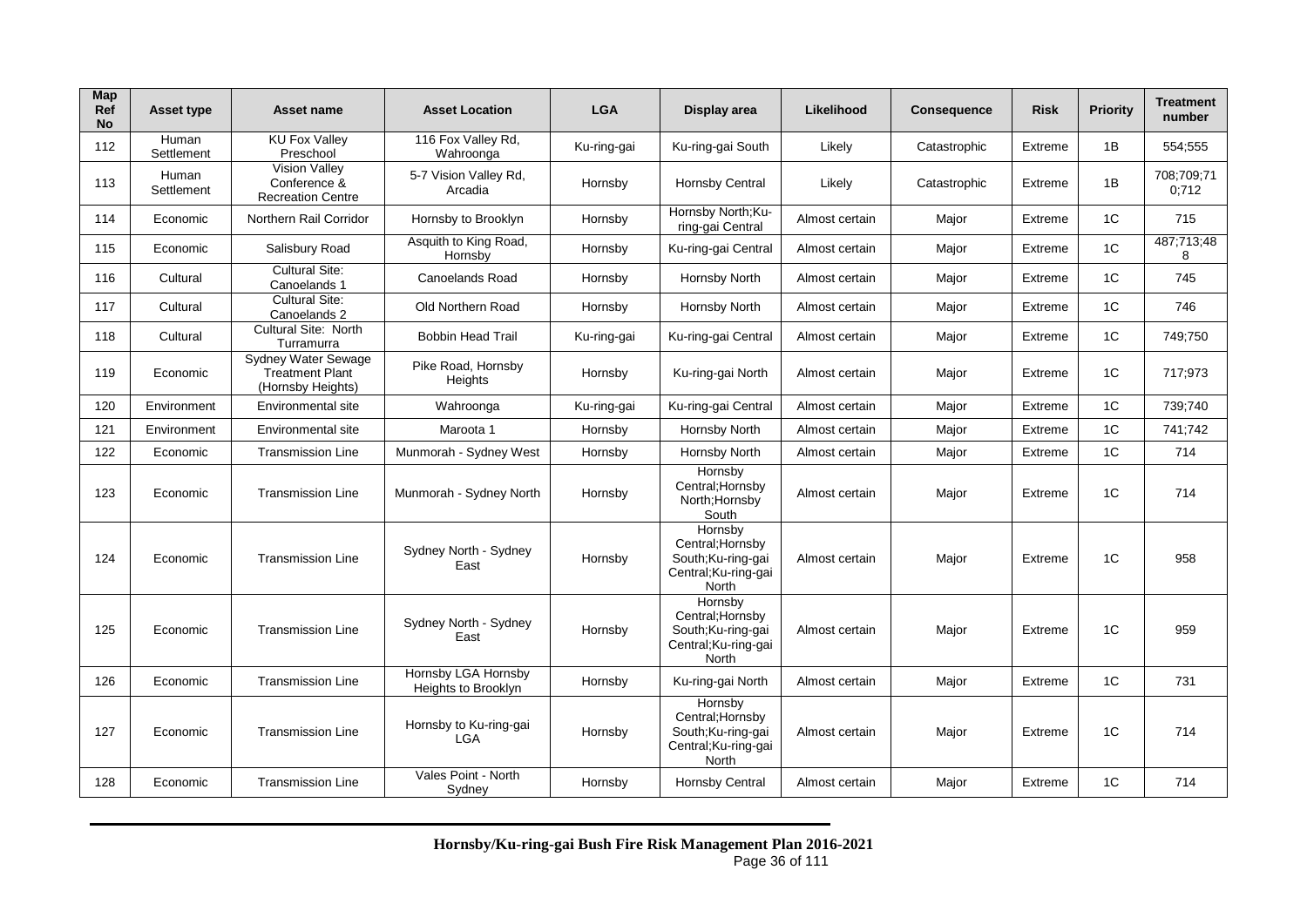| Map<br>Ref<br><b>No</b> | Asset type          | Asset name                                | <b>Asset Location</b>                                         | <b>LGA</b> | Display area        | Likelihood     | <b>Consequence</b> | <b>Risk</b>  | <b>Priority</b> | <b>Treatment</b><br>number |
|-------------------------|---------------------|-------------------------------------------|---------------------------------------------------------------|------------|---------------------|----------------|--------------------|--------------|-----------------|----------------------------|
| 129                     | Human<br>Settlement | Maroota                                   | <b>Old Northern Road</b>                                      | Hornsby    | Hornsby North       | Almost certain | Major              | Extreme      | 1C              | 720;721;72<br>2            |
| 130                     | Human<br>Settlement | Cowan (North)                             | Pacific Highway                                               | Hornsby    | Ku-ring-gai North   | Almost certain | Major              | Extreme      | 1C              | 724;723                    |
| 131                     | Human<br>Settlement | Calabash Point                            | Dusthole Bay, Berowra<br>Creek                                | Hornsby    | Hornsby Central     | Almost certain | Major              | Extreme      | 1 <sup>C</sup>  | 732;733;73<br>4            |
| 132                     | Human<br>Settlement | Neverfail Bay                             | Neverfail Bay                                                 | Hornsby    | Hornsby Central     | Almost certain | Major              | Extreme      | 1 <sup>C</sup>  | 735;736;73<br>7            |
| 133                     | Human<br>Settlement | Coba Point                                | <b>Berowra Creek</b>                                          | Hornsby    | Hornsby Central     | Almost certain | Major              | Extreme      | 1 <sup>C</sup>  | 725                        |
| 134                     | Human<br>Settlement | Sunny Corner                              | <b>Berowra Creek</b>                                          | Hornsby    | Ku-ring-gai North   | Almost certain | Major              | Extreme      | 1C              | 726;727                    |
| 135                     | Human<br>Settlement | Gentlemans Halt<br>Isolated               | Gentlemans Halt,<br>Canoelands                                | Hornsby    | Hornsby North       | Almost certain | Major              | Extreme      | 1C              | 728;738                    |
| 136                     | Economic            | <b>Pennant Hills Park</b>                 | <b>Pennant Hills Park</b>                                     | Hornsby    | Ku-ring-gai South   | Almost certain | Major              | Extreme      | 1C              | 716:718                    |
| 137                     | Human<br>Settlement | <b>Fishermans Point</b>                   | <b>Fishermans Point</b>                                       | Hornsby    | Hornsby North       | Almost certain | Major              | Extreme      | 1 <sup>C</sup>  | 729;730                    |
| 138                     | Cultural            | <b>Cultural Site: North</b><br>Turramurra | Sphinx Road                                                   | Hornsby    | Ku-ring-gai Central | Almost certain | Major              | Extreme      | 1 <sup>C</sup>  | 752                        |
| 139                     | Cultural            | Cultural site: Arcadia                    | Calabash Road                                                 | Hornsby    | Hornsby Central     | Almost certain | Major              | Extreme      | 1 <sup>C</sup>  |                            |
| 140                     | Cultural            | <b>Cultural Site: Govetts</b><br>Range 1  | Muogamarra Nature<br>Reserve                                  | Hornsby    | Ku-ring-gai North   | Almost certain | Major              | Extreme      | 1 <sup>C</sup>  | 747                        |
| 141                     | Cultural            | Cultural Site: Govetts<br>Range 2         | Muogamarra Nature<br>Reserve                                  | Hornsby    | Ku-ring-gai North   | Almost certain | Major              | Extreme      | 1C              | 748                        |
| 142                     | Environment         | Environmental site                        | Ku-ring-gai Chase &<br><b>Berowra Valley National</b><br>Park | Hornsby    | Ku-ring-gai Central | Almost certain | Major              | Extreme      | 1C              | 743:744                    |
| 143                     | Cultural            | <b>Cultural Site: Singletons</b><br>Mil   | Singleton Rd                                                  | Hornsby    | Hornsby North       | Almost certain | Major              | Extreme      | 1 <sup>C</sup>  | 751                        |
| 144                     | Economic            | Sydney Water Reservoir<br>(Cowan)         | Cowan - Old Pacific<br>Highway                                | Hornsby    | Ku-ring-gai North   | Likely         | Major              | Very<br>High | 2A              | 753;754                    |
| 145                     | Economic            | <b>Transmission Line</b>                  | Hornsby LGA Galston to<br><b>Pennant Hills</b>                | Hornsby    | Hornsby South       | Likely         | Major              | Very<br>High | 2A              | 762                        |
| 146                     | Economic            | <b>Transmission Line</b>                  | Hornsby LGA Galston to<br>Dural                               | Hornsby    | Hornsby South       | Likely         | Major              | Very<br>High | 2A              | 764                        |
| 147                     | Economic            | <b>Transmission Line</b>                  | Hornsby LGA                                                   | Hornsby    | Hornsby South       | Likely         | Major              | Very<br>High | 2A              | 763                        |
| 148                     | Economic            | <b>Transmission Line</b>                  | Hornsby LGA Hornsby<br>Heights to Berowra (west)              | Hornsby    | Ku-ring-gai North   | Likely         | Major              | Very<br>High | 2A              | 761                        |
| 149                     | Human<br>Settlement | Berowra Waters (West)                     | Berowra Waters (West)                                         | Hornsby    | Hornsby Central     | Likely         | Major              | Very<br>High | 2A              | 756;757;75<br>5            |
| 150                     | Human<br>Settlement | Marramarra Creek                          | <b>Berowra Creek</b>                                          | Hornsby    | Hornsby Central     | Likely         | Major              | Very<br>High | 2A              | 758;759;76<br>$\Omega$     |
| 151                     | Human<br>Settlement | Beecroft (South)                          | Burns Road South to The<br>Crescent                           | Hornsby    | Ku-ring-gai South   | Likely         | Major              | Very<br>High | 2A              | 765;766                    |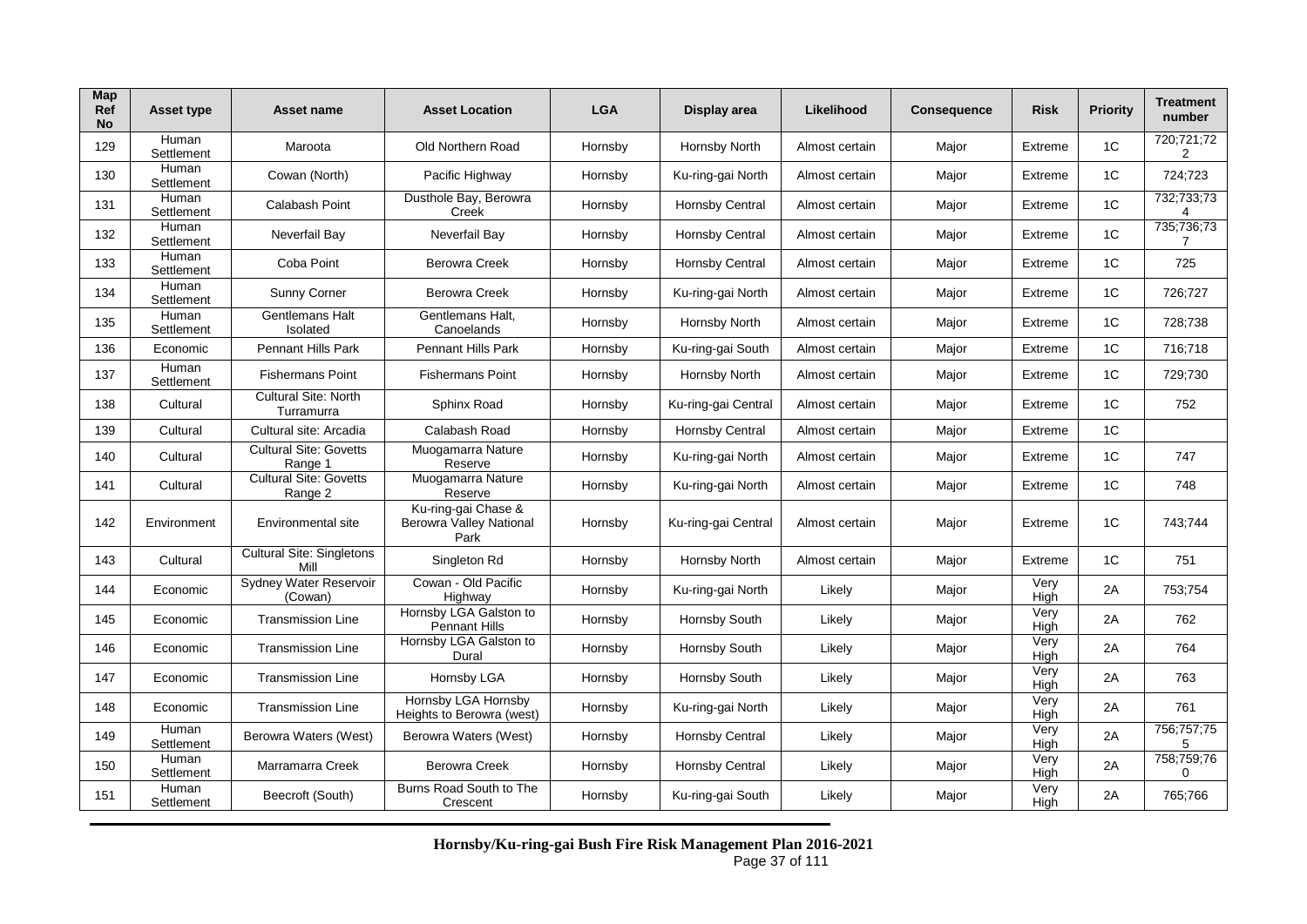| Map<br><b>Ref</b><br><b>No</b> | <b>Asset type</b>   | Asset name                                                                  | <b>Asset Location</b>                                | <b>LGA</b> | Display area        | Likelihood     | <b>Consequence</b> | <b>Risk</b>         | <b>Priority</b> | <b>Treatment</b><br>number |
|--------------------------------|---------------------|-----------------------------------------------------------------------------|------------------------------------------------------|------------|---------------------|----------------|--------------------|---------------------|-----------------|----------------------------|
| 152                            | Cultural            | Cultural site: Hornsby 3                                                    | <b>Quarry Firetrail</b>                              | Hornsby    | Hornsby South       | Likely         | Major              | Very<br>High        | 2A              | 769                        |
| 153                            | Cultural            | Cultural site: Hornsby 4                                                    | Manor Road                                           | Hornsby    | Hornsby South       | Likely         | Major              | Very<br>High        | 2A              | 770                        |
| 154                            | Cultural            | Cultural Site: Mt Kuring-<br>gai Aboriginal Area                            | Pacific Highway                                      | Hornsby    | Ku-ring-gai North   | Likely         | Major              | Very<br>High        | 2A              | 768                        |
| 155                            | Human<br>Settlement | <b>Brooklyn</b>                                                             | <b>Brooklyn Road</b>                                 | Hornsby    | Ku-ring-gai North   | Possible       | Catastrophic       | Very<br><b>High</b> | 2B              | 780;781;78<br>2            |
| 156                            | Human<br>Settlement | Mount Kuring-gai Public<br>School                                           | <b>Leeming Street</b>                                | Hornsby    | Ku-ring-gai North   | Possible       | Catastrophic       | Very<br>High        | 2B              | 771                        |
| 157                            | Human<br>Settlement | The Alphabet Academy                                                        | 34 Kuring-Gai Chase<br>Road Mount Colah              | Hornsby    | Ku-ring-gai Central | Possible       | Catastrophic       | Very<br>High        | 2B              | 779                        |
| 158                            | Human<br>Settlement | KU Mobile 1 Preschool<br><b>Brooklyn</b>                                    | Brooklyn Community Hall,<br><b>Baden-Powell Road</b> | Hornsby    | Ku-ring-gai North   | Possible       | Catastrophic       | Very<br>High        | 2B              | 776                        |
| 159                            | Human<br>Settlement | <b>Thornleigh West Public</b><br>School                                     | Giblett Avenue, Thornleigh                           | Hornsby    | Hornsby South       | Possible       | Catastrophic       | Very<br>High        | 2B              | 772;773                    |
| 160                            | Human<br>Settlement | <b>Brooklyn Public School</b>                                               | 106 Brooklyn Road                                    | Hornsby    | Ku-ring-gai North   | Possible       | Catastrophic       | Very<br>High        | 2B              | 774;775                    |
| 161                            | Human<br>Settlement | Hawkesbury River Child<br>Care Centre                                       | Brooklyn Road                                        | Hornsby    | Ku-ring-gai North   | Possible       | Catastrophic       | Very<br>High        | 2B              | 777;778                    |
| 162                            | Economic            | <b>Beaumont Road</b>                                                        | <b>Beaumont Road</b>                                 | Hornsby    | Ku-ring-gai North   | Almost certain | Moderate           | Very<br>High        | 2C              | 783;788;78<br>9            |
| 163                            | Economic            | Kalkari Information<br>Centre                                               | Bobbin Head Road                                     | Hornsby    | Ku-ring-gai Central | Almost certain | Moderate           | Very<br>Hiah        | 2C              | 790                        |
| 164                            | Economic            | Sydney Water Sewage<br><b>Pumping Station A</b><br>(Berowra Heights)        | <b>Alston Drive</b>                                  | Hornsby    | Ku-ring-gai North   | Almost certain | Moderate           | Very<br>High        | 2C              | 784                        |
| 165                            | Economic            | <b>Sydney Water Sewage</b><br><b>Pumping Station B</b><br>(Berowra Heights) | <b>Wyanna Street</b>                                 | Hornsby    | Ku-ring-gai North   | Almost certain | Moderate           | Very<br>High        | 2C              | 785                        |
| 166                            | Economic            | Sydney Water Sewage<br><b>Pumping Station (Mount</b><br>Kuring-gai)         | <b>Kilmory Place</b>                                 | Hornsby    | Ku-ring-gai North   | Almost certain | Moderate           | Very<br>High        | 2C              | 786                        |
| 167                            | Economic            | <b>Sydney Water Sewage</b><br><b>Pumping Station A</b><br>(Westleigh)       | <b>Quarter Sessions Road</b>                         | Hornsby    | Hornsby South       | Almost certain | Moderate           | Very<br>High        | 2C              | 787                        |
| 168                            | Economic            | <b>Transmission Line</b>                                                    | Hornsby LGA Hornsby<br><b>Heights to Berowra</b>     | Hornsby    | Ku-ring-gai North   | Almost certain | Moderate           | Very<br>High        | 2C              | 794                        |
| 169                            | Cultural            | Cultural site: Wisemans<br>Ferry 1                                          | <b>Wisemans Ferry</b>                                | Hornsby    | Hornsby North       | Almost certain | Moderate           | Very<br>High        | 2C              | 799                        |
| 170                            | Cultural            | Cultural site: Wisemans<br>Ferry 3                                          | <b>Wisemans Ferry</b>                                | Hornsby    | Hornsby North       | Almost certain | Moderate           | Very<br>High        | 2C              | 797                        |
| 171                            | Cultural            | Cultural site: Wisemans<br>Ferry 2                                          | Wisemans Ferry Road                                  | Hornsby    | Hornsby North       | Almost certain | Moderate           | Very<br>Hiah        | 2C              | 801                        |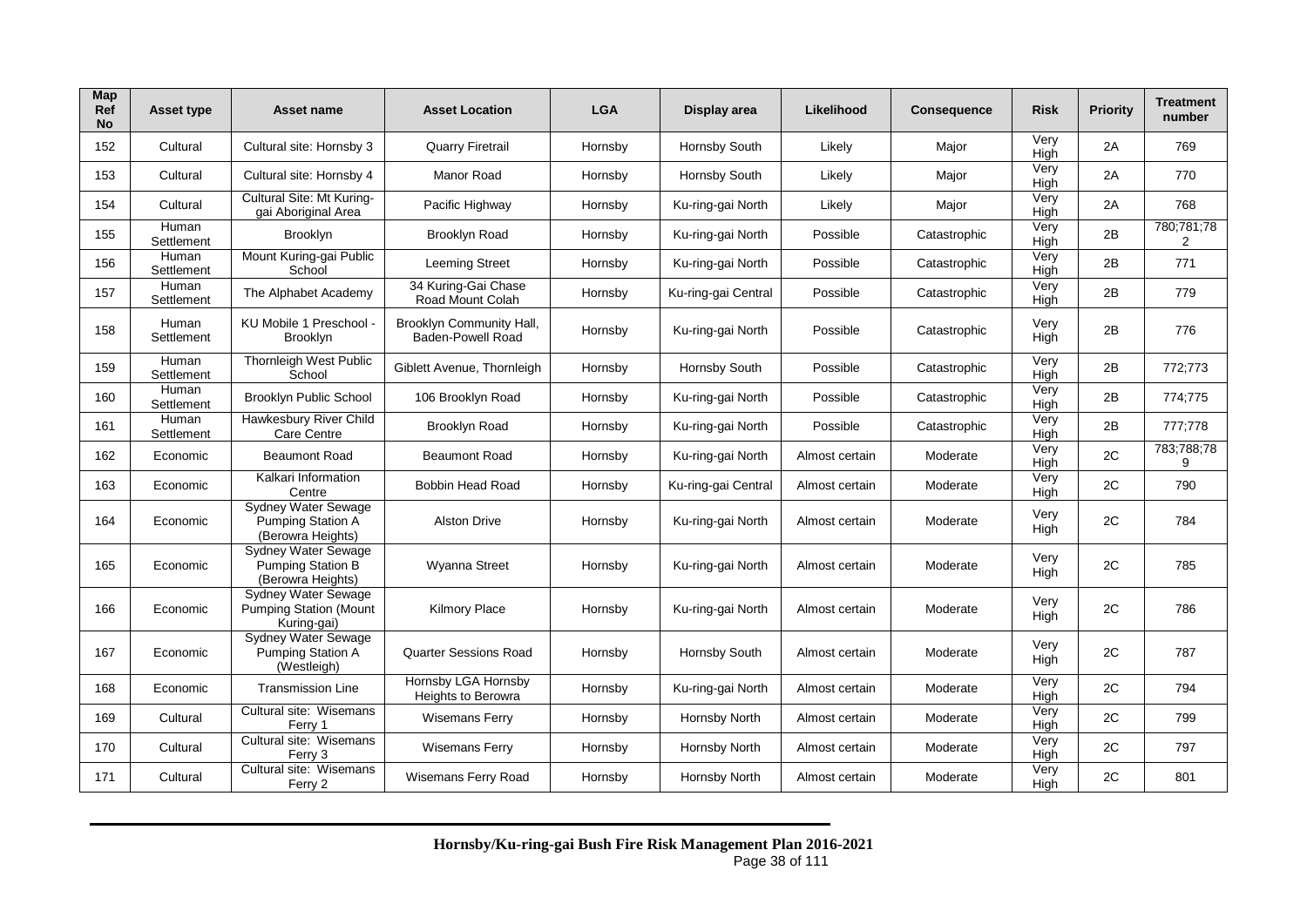| Map<br>Ref<br><b>No</b> | <b>Asset type</b>   | Asset name                                                                  | <b>Asset Location</b>                | <b>LGA</b>  | Display area           | Likelihood     | <b>Consequence</b> | <b>Risk</b>         | Priority | Treatment<br>number |
|-------------------------|---------------------|-----------------------------------------------------------------------------|--------------------------------------|-------------|------------------------|----------------|--------------------|---------------------|----------|---------------------|
| 172                     | Cultural            | Cultural site: Peats<br>Crater                                              | Muogamarra Nature<br>Reserve         | Hornsby     | Ku-ring-gai North      | Almost certain | Moderate           | Very<br>High        | 2C       | 795;796             |
| 173                     | Cultural            | Cultural site: Brooklyn 3                                                   | Muogamurra Nature<br>Reserve         | Hornsby     | Ku-ring-gai North      | Almost certain | Moderate           | Very<br>High        | 2C       | 802                 |
| 174                     | Cultural            | Cultural site: Cowan                                                        | Old Pacific Highway                  | Hornsby     | Ku-ring-gai North      | Almost certain | Moderate           | Very<br>High        | 2C       | 803                 |
| 175                     | Cultural            | Cultural site: Berowra<br>Waters 3                                          | <b>Berowra Waters</b>                | Hornsby     | <b>Hornsby Central</b> | Almost certain | Moderate           | Very<br>High        | 2C       | 798                 |
| 176                     | Economic            | M1 Pacific Motorway                                                         | Hornsby to Brooklyn                  | Hornsby     | Ku-ring-gai Central    | Almost certain | Moderate           | Very<br><b>High</b> | 2C       |                     |
| 177                     | Cultural            | Cultural site: Wisemans<br>Ferry 4                                          | Singleton Road                       | Hornsby     | Hornsby North          | Almost certain | Moderate           | Very<br>High        | 2C       | 800                 |
| 178                     | Economic            | Muogamarra Field<br>Studies Centre &<br><b>Tippers Museum</b>               | Muogamarra Nature<br>Reserve Cowan   | Hornsby     | Ku-ring-gai North      | Almost certain | Moderate           | Very<br>High        | 2C       | 791;792             |
| 179                     | Economic            | <b>Communications Tower</b><br>site - Cowan                                 | Opp. Wedgewood<br>residence          | Hornsby     | Ku-ring-gai North      | Almost certain | Moderate           | Very<br>High        | 2C       | 793                 |
| 180                     | Economic            | <b>Communications Tower</b><br>Site - Simpsons Hill                         | Simpsons Hill Trail                  | Hornsby     | Hornsby North          | Almost certain | Moderate           | Very<br>High        | 2C       |                     |
| 181                     | Cultural            | Cultural site: Galston 2                                                    | Galston Gorge                        | Hornsby     | <b>Hornsby Central</b> | Likely         | Moderate           | High                | 3A       | 821                 |
| 182                     | Human<br>Settlement | Glenorie                                                                    | Taupo Road to Munros<br>Lane         | Hornsby     | <b>Hornsby Central</b> | Likely         | Moderate           | High                | 3A       | 815                 |
| 183                     | Economic            | <b>Dural Business Park</b>                                                  | 286 Old Northern Road                | Hornsby     | Hornsby South          | Likely         | Moderate           | High                | 3A       | 814                 |
| 184                     | Economic            | Sydney Water Sewage<br><b>Pumping Station B</b><br>(Westleigh)              | Elouera Road                         | Hornsby     | Hornsby South          | Likely         | Moderate           | High                | 3A       | 804                 |
| 185                     | Economic            | Sydney Water Reservoir<br>& Water Pumping<br>Station (Hornsby<br>Heights)   | Mckay Road                           | Hornsby     | Ku-ring-gai North      | Likely         | Moderate           | High                | 3A       | 805;813             |
| 186                     | Economic            | Sydney Water Reservoir<br>(Cowan North)                                     | North Cowan - Old Pacific<br>Highway | Hornsby     | Ku-ring-gai North      | Likely         | Moderate           | High                | 3A       | 806                 |
| 187                     | Economic            | Sydney Water Reservoir<br>(Pymble)                                          | Pentecost Avenue                     | Ku-ring-gai | Ku-ring-gai Central    | Likely         | Moderate           | High                | 3A       | 807                 |
| 188                     | Economic            | Sydney Water Sewage<br>Pumping Station A<br>(Hornsby Heights)               | The Outlook                          | Hornsby     | Hornsby South          | Likely         | Moderate           | High                | 3A       | 808                 |
| 189                     | Economic            | <b>Sydney Water Sewage</b><br><b>Pumping Station B</b><br>(Hornsby Heights) | Simon Place                          | Hornsby     | Hornsby South          | Likely         | Moderate           | High                | 3A       | 809                 |
| 190                     | Economic            | <b>Sydney Water Sewage</b><br>Pumping Station A<br>(Dural)                  | <b>Fallon Drive</b>                  | Hornsby     | Hornsby South          | Likely         | Moderate           | High                | 3A       | 810                 |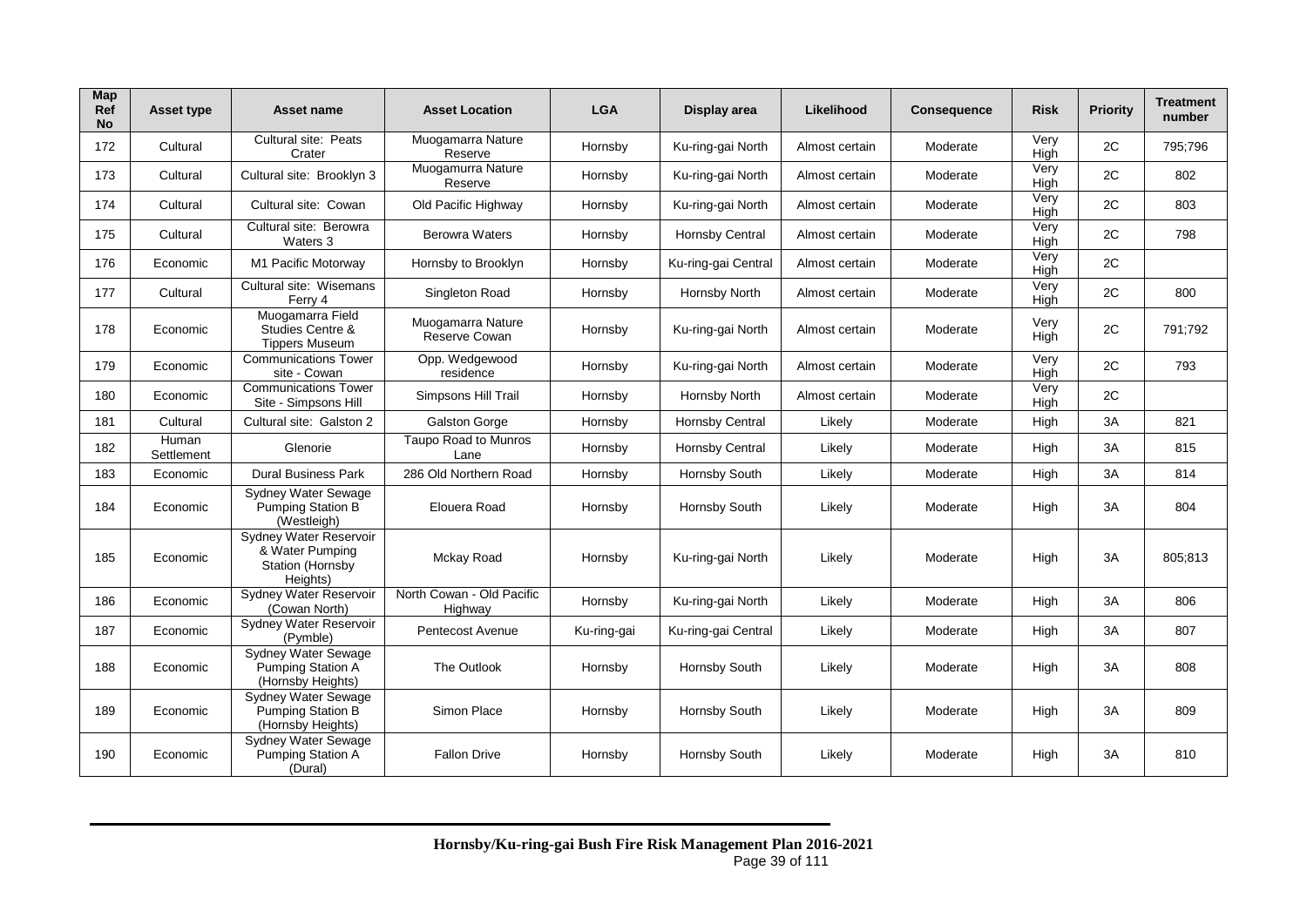| Map<br>Ref<br>No | <b>Asset type</b>   | Asset name                                                   | <b>Asset Location</b>                 | <b>LGA</b>  | Display area                                                         | Likelihood | <b>Consequence</b> | <b>Risk</b> | <b>Priority</b> | <b>Treatment</b><br>number |
|------------------|---------------------|--------------------------------------------------------------|---------------------------------------|-------------|----------------------------------------------------------------------|------------|--------------------|-------------|-----------------|----------------------------|
| 191              | Economic            | <b>Sydney Water Sewage</b><br>Pumping Station B<br>(Dural)   | New Line Road                         | Hornsby     | Hornsby South                                                        | Likely     | Moderate           | High        | 3A              | 811                        |
| 192              | Economic            | <b>Transmission Line</b>                                     | Hornsby LGA Cherrybrook<br>to Hornsby | Hornsby     | Hornsby<br>South;Ku-ring-gai<br>Central; Ku-ring-gai<br><b>North</b> | Likely     | Moderate           | High        | 3A              | 819                        |
| 193              | Economic            | <b>Transmission Line</b>                                     | Ku-ring-gai LGA east                  | Ku-ring-gai | Ku-ring-gai Central                                                  | Likely     | Moderate           | High        | 3A              | 818                        |
| 194              | Cultural            | Cultural site: Berowra<br>Waters 2                           | Bar Island                            | Hornsby     | Hornsby North                                                        | Likely     | Moderate           | High        | 3A              | 820                        |
| 195              | Cultural            | Cultural site: Brooklyn 1                                    | Long Island                           | Hornsby     | Ku-ring-gai North                                                    | Likely     | Moderate           | High        | 3A              |                            |
| 196              | Cultural            | Cultural site: Galston 1                                     | Galston George                        | Hornsby     | <b>Hornsby Central</b>                                               | Likely     | Moderate           | High        | 3A              |                            |
| 197              | Cultural            | Cultural site: Hornsby 2                                     | <b>Hornsby Quarry Cemetry</b>         | Hornsby     | Hornsby South                                                        | Likely     | Moderate           | High        | 3A              |                            |
| 198              | Cultural            | Cultural site: Thornleigh                                    | Bellamy Street, Pennant<br>Hills      | Hornsby     | Hornsby South                                                        | Likely     | Moderate           | High        | 3A              |                            |
| 199              | Cultural            | Cultural site: Galston 3                                     | Galston                               | Hornsby     | Hornsby Central                                                      | Likely     | Moderate           | High        | 3A              |                            |
| 200              | Economic            | Ausgrid East Lindfield<br>Substation                         | Carlyle Rd, East Lindfield            | Ku-ring-gai | Ku-ring-gai Central                                                  | Likely     | Moderate           | High        | 3A              | 817                        |
| 201              | Economic            | <b>Transgrid Sydney North</b><br>Substation                  | Old Northern Road                     | Hornsby     | Hornsby South                                                        | Likely     | Moderate           | High        | 3A              | 812                        |
| 202              | Economic            | Sydney Water Sewage<br><b>Pumping Station B</b><br>(Hornsby) | Valley Rd                             | Hornsby     | Hornsby South                                                        | Likely     | Moderate           | High        | 3A              |                            |
| 203              | Economic            | Radio Repeater Station                                       | Quarry Rd, Dural                      | Hornsby     | Hornsby South                                                        | Likely     | Moderate           | High        | 3A              |                            |
| 204              | Economic            | <b>Communication Tower</b><br>Site - Dural                   | Quarry Road, Dural                    | Hornsby     | Hornsby South                                                        | Likely     | Moderate           | High        | 3A              |                            |
| 205              | Cultural            | <b>Cultural Site: West</b><br>Lindfield                      | Lady Game Drive                       | Hornsby     | Ku-ring-gai South                                                    | Likely     | Moderate           | High        | 3A              |                            |
| 206              | Economic            | <b>CSIRO National</b><br>Measurement<br>Laboratory           | <b>Bradfield Road</b>                 | Hornsby     | Ku-ring-gai South                                                    | Likely     | Moderate           | High        | 3A              |                            |
| 207              | Human<br>Settlement | Wahroonga (West)                                             | Netherby St                           | Hornsby     | Ku-ring-gai South                                                    | Likely     | Moderate           | High        | 3A              | 816                        |
| 208              | Human<br>Settlement | <b>Beaumont Road Public</b><br>School                        | 17 Beaumont Road Killara              | Hornsby     | Ku-ring-gai South                                                    | Possible   | Major              | High        | 3B              | 829;830                    |
| 209              | Human<br>Settlement | Turramurra High School                                       | 104 Maxwell Street                    | Ku-ring-gai | Ku-ring-gai South                                                    | Possible   | Major              | High        | 3B              | 826:827:82<br>8            |
| 210              | Human<br>Settlement | Cowan Public School                                          | <b>Chandler Avenue</b>                | Hornsby     | Ku-ring-gai North                                                    | Possible   | Major              | High        | 3B              | 824:825                    |
| 211              | Human<br>Settlement | <b>NSP Cowan Public</b><br>School                            | Fraser Rd, Cowan                      | Hornsby     | Ku-ring-gai North                                                    | Possible   | Major              | High        | 3B              | 822:823                    |
| 212              | Human<br>Settlement | North Wahroonga<br>(West)                                    | Coonanbarra Road to<br>Page Avenue    | Ku-ring-gai | Ku-ring-gai Central                                                  | Unlikely   | Catastrophic       | High        | 3C              | 831                        |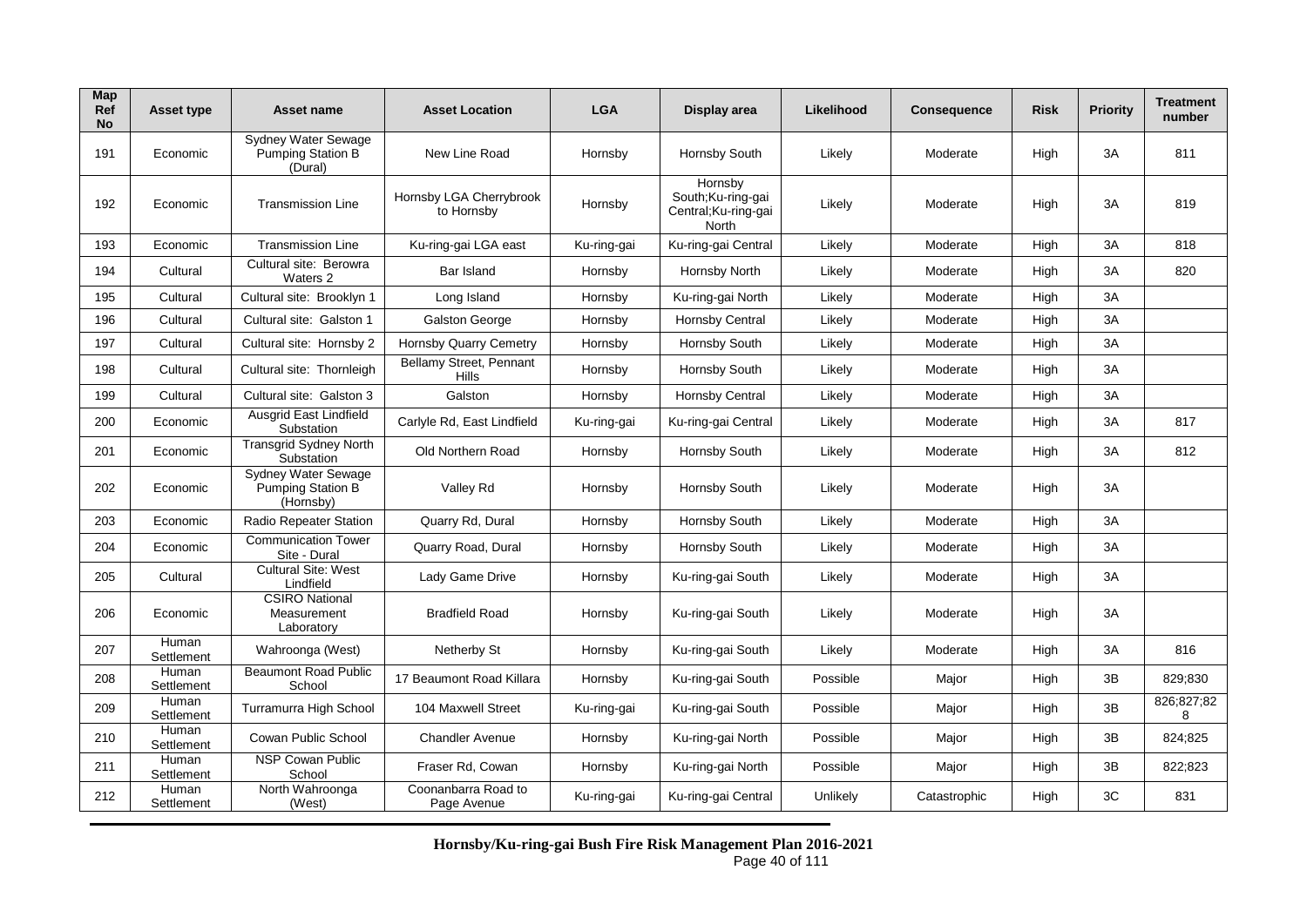| Map<br>Ref<br>No | Asset type          | Asset name                                       | <b>Asset Location</b>                                | <b>LGA</b>  | Display area        | Likelihood | <b>Consequence</b> | <b>Risk</b> | <b>Priority</b> | <b>Treatment</b><br>number |
|------------------|---------------------|--------------------------------------------------|------------------------------------------------------|-------------|---------------------|------------|--------------------|-------------|-----------------|----------------------------|
| 213              | Human<br>Settlement | Pymble                                           | Bloomsbury to Wyuna<br>Road                          | Ku-ring-gai | Ku-ring-gai South   | Unlikely   | Catastrophic       | High        | 3C              | 879;880                    |
| 214              | Human<br>Settlement | East Lindfield/ Roseville                        | Carlyle Road to Amarna<br>Parade                     | Ku-ring-gai | Ku-ring-gai Central | Unlikely   | Catastrophic       | High        | 3C              | 874;875;87<br>6            |
| 215              | Human<br>Settlement | Fox Valley SFP Zone                              | Fox Valley Road and the<br>Comenarra Parkway         | Ku-ring-gai | Ku-ring-gai South   | Unlikely   | Catastrophic       | High        | 3C              | 846;847;84<br>8:849        |
| 216              | Human<br>Settlement | Roseville Chase (East)                           | Lockley Parade to<br>Warringah Road                  | Hornsby     | Ku-ring-gai Central | Unlikely   | Catastrophic       | High        | 3C              |                            |
| 217              | Human<br>Settlement | Gordon                                           | McIntosh Street to Arnold<br><b>Street</b>           | Ku-ring-gai | Ku-ring-gai Central | Unlikely   | Catastrophic       | High        | 3C              |                            |
| 218              | Human<br>Settlement | Pymble (East)                                    | Vista Street to Dalrymple<br>Crescent                | Ku-ring-gai | Ku-ring-gai Central | Unlikely   | Catastrophic       | High        | 3C              |                            |
| 219              | Human<br>Settlement | Pymble (Dalrymple Hay<br>Nature Reserve)         | Mona Vale Road to<br>Rosedale Road                   | Ku-ring-gai | Ku-ring-gai Central | Unlikely   | Catastrophic       | High        | 3C              | 877;878                    |
| 220              | Human<br>Settlement | Pymble (Central)                                 | Telegraph Road, Ganmain<br>Road                      | Ku-ring-gai | Ku-ring-gai Central | Unlikely   | Catastrophic       | High        | 3C              |                            |
| 221              | Human<br>Settlement | Pymble (North)                                   | Merrivale Road                                       | Ku-ring-gai | Ku-ring-gai Central | Unlikely   | Catastrophic       | High        | 3C              |                            |
| 222              | Human<br>Settlement | Turramurra                                       | Finlay Road, Holmes<br><b>Street</b>                 | Ku-ring-gai | Ku-ring-gai South   | Unlikely   | Catastrophic       | High        | 3C              |                            |
| 223              | Human<br>Settlement | Normanhurst (East)                               | Ada Avenue to Nepean<br>Avenue                       | Hornsby     | Ku-ring-gai South   | Unlikely   | Catastrophic       | High        | 3C              | 833                        |
| 224              | Human<br>Settlement | <b>Beecroft</b>                                  | <b>Britannia Street to</b><br><b>Sutherland Road</b> | Hornsby     | Ku-ring-gai South   | Unlikely   | Catastrophic       | High        | 3C              | 862;863;86<br>4,865        |
| 225              | Human<br>Settlement | Cherrybrook (West)                               | Hancock Drive to<br><b>Darlington Drive</b>          | Hornsby     | Hornsby South       | Unlikely   | Catastrophic       | High        | 3C              | 866;867;86<br>8            |
| 226              | Human<br>Settlement | <b>West Pennant Hills</b>                        | Rosewood Place to<br><b>Boundary Road</b>            | Hornsby     | Hornsby South       | Unlikely   | Catastrophic       | High        | 3C              | 869                        |
| 227              | Human<br>Settlement | North Turramurra<br>(South)                      | Bedford Avenue to<br>Warrimoo Avenue                 | Ku-ring-gai | Ku-ring-gai Central | Unlikely   | Catastrophic       | High        | 3C              | 881;882                    |
| 228              | Human<br>Settlement | Glenhaven                                        | Franlee Road to Hastings<br>Road                     | Hornsby     | Hornsby South       | Unlikely   | Catastrophic       | High        | 3C              | 870                        |
| 229              | Human<br>Settlement | Pymble (West)                                    | Avon Road to Wyomee<br>Avenue                        | Ku-ring-gai | Ku-ring-gai South   | Unlikely   | Catastrophic       | High        | 3C              |                            |
| 230              | Human<br>Settlement | Wahroonga                                        | <b>Burns Road to Trentino</b><br>Road                | Ku-ring-gai | Ku-ring-gai Central | Unlikely   | Catastrophic       | High        | 3C              |                            |
| 231              | Human<br>Settlement | Roden Cutler Lodge,<br>Gowrie Village Gordon     | 10 Edward St, Gordon                                 | Ku-ring-gai | Ku-ring-gai Central | Unlikely   | Catastrophic       | High        | 3C              | 850                        |
| 232              | Human<br>Settlement | The Lakes of<br>Cherrybrook                      | Kenburn Avenue                                       | Hornsby     | Hornsby South       | Unlikely   | Catastrophic       | High        | 3C              | 834                        |
| 233              | Human<br>Settlement | Mt Wilga Private<br>Hospital                     | <b>Rosamond Street</b>                               | Hornsby     | Hornsby South       | Unlikely   | Catastrophic       | High        | 3C              | 836                        |
| 234              | Human<br>Settlement | <b>Wakefield Early</b><br>Learning Centre, Dural | New Line Road                                        | Hornsby     | Hornsby South       | Unlikely   | Catastrophic       | High        | 3C              | 835                        |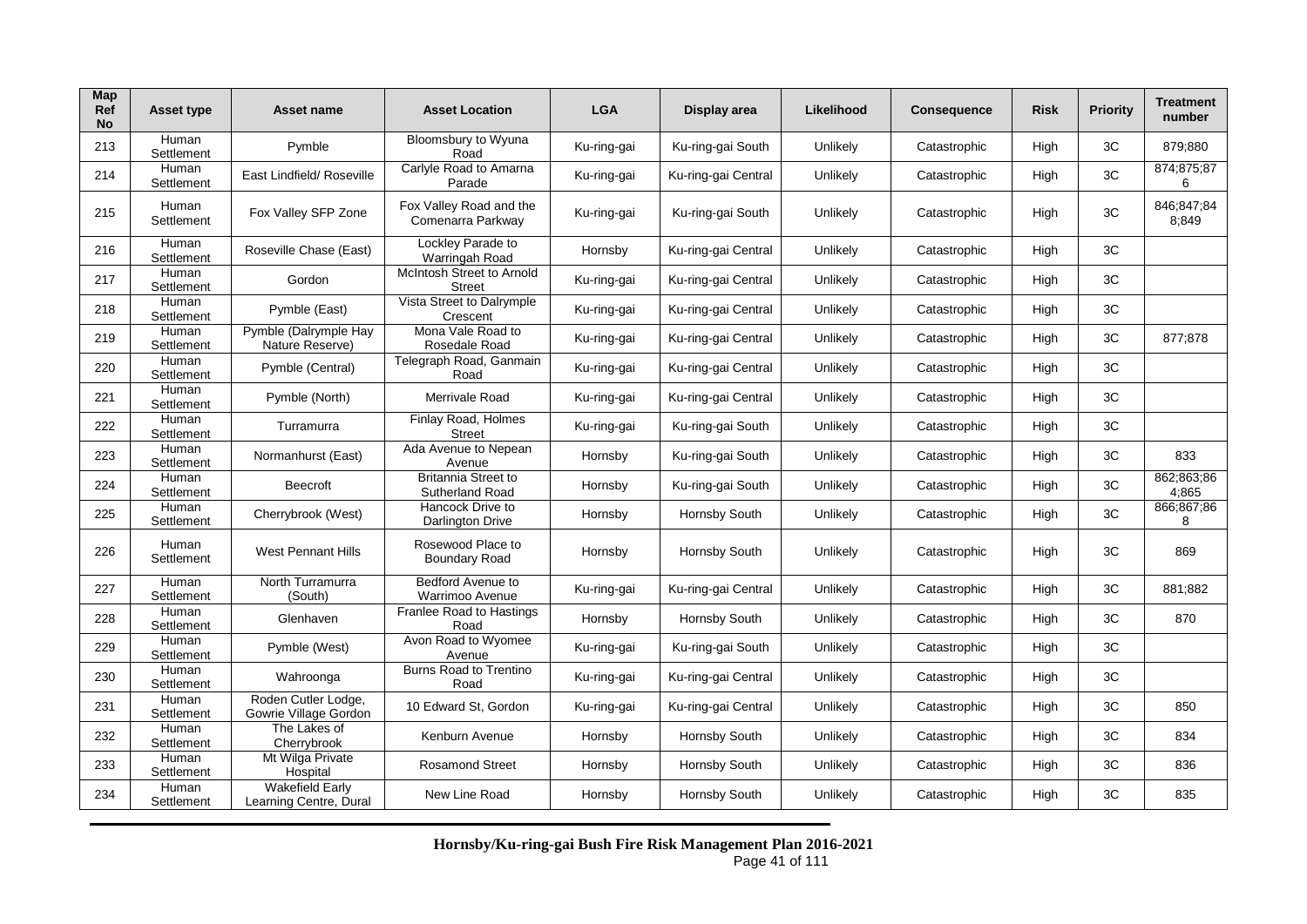| Map<br>Ref<br><b>No</b> | <b>Asset type</b>   | Asset name                                              | <b>Asset Location</b>                              | <b>LGA</b>  | Display area        | Likelihood     | <b>Consequence</b> | <b>Risk</b> | <b>Priority</b> | <b>Treatment</b><br>number |
|-------------------------|---------------------|---------------------------------------------------------|----------------------------------------------------|-------------|---------------------|----------------|--------------------|-------------|-----------------|----------------------------|
| 235                     | Human<br>Settlement | Hornsby (East)                                          | Cecil Road to Deakin Way                           | Hornsby     | Ku-ring-gai Central | Unlikely       | Catastrophic       | High        | 3C              | 871                        |
| 236                     | Human<br>Settlement | Berowra Public School                                   | <b>Hillcrest Road</b>                              | Hornsby     | Ku-ring-gai North   | Unlikely       | Catastrophic       | High        | 3C              | 837;838                    |
| 237                     | Human<br>Settlement | Berowra Christian<br><b>Community School</b>            | Berowra Waters Road                                | Hornsby     | Ku-ring-gai North   | Unlikely       | Catastrophic       | High        | 3C              | 839:840                    |
| 238                     | Human<br>Settlement | <b>Golden Days</b><br>Kindergarten                      | 49 Yallambee Road<br>Berowra                       | Hornsby     | Ku-ring-gai North   | Unlikely       | Catastrophic       | High        | 3C              | 841                        |
| 239                     | Human<br>Settlement | Hornsby North Public<br>School                          | Ida Street Hornsby                                 | Hornsby     | Ku-ring-gai North   | Unlikely       | Catastrophic       | High        | 3C              | 842;843                    |
| 240                     | Human<br>Settlement | Newington College -<br>Preparatory School,<br>Lindfield | 26 Northcote Road<br>Lindfield                     | Ku-ring-gai | Ku-ring-gai Central | Unlikely       | Catastrophic       | High        | 3C              | 851,852                    |
| 241                     | Human<br>Settlement | Pacific Hills Christian<br>School                       | 9-15 Quarry Road                                   | Hornsby     | Hornsby South       | Unlikely       | Catastrophic       | High        | 3C              | 844;845                    |
| 242                     | Human<br>Settlement | <b>KU West Pymble</b><br>Preschool                      | 30 Lofberg Road                                    | Ku-ring-gai | Ku-ring-gai South   | Unlikely       | Catastrophic       | High        | 3C              | 853                        |
| 243                     | Human<br>Settlement | Larool Pre-school Inc                                   | 12 Larool Crescent                                 | Hornsby     | Hornsby South       | Unlikely       | Catastrophic       | High        | 3C              | 854                        |
| 244                     | Human<br>Settlement | Wahroonga Public<br>School                              | 71 Burns Road                                      | Ku-ring-gai | Ku-ring-gai Central | Unlikely       | Catastrophic       | High        | 3C              | 855:856                    |
| 245                     | Human<br>Settlement | <b>KU South Turramurra</b><br>Preschool                 | 10A Auluba Road                                    | Ku-ring-gai | Ku-ring-gai South   | Unlikely       | Catastrophic       | High        | 3C              | 857                        |
| 246                     | Human<br>Settlement | <b>Beecroft Public School</b>                           | 90-98 Beecroft Road                                | Hornsby     | Hornsby South       | Unlikely       | Catastrophic       | High        | 3C              | 858                        |
| 247                     | Human<br>Settlement | <b>Swains Manors</b>                                    | 67 Stanhope Road                                   | Ku-ring-gai | Ku-ring-gai Central | Unlikely       | Catastrophic       | High        | 3C              | 859                        |
| 248                     | Human<br>Settlement | <b>KU Galston Preschool</b>                             | 37 Arcadia Road, Galston                           | Hornsby     | Hornsby Central     | Unlikely       | Catastrophic       | High        | 3C              | 860                        |
| 249                     | Human<br>Settlement | Waitara/Wahroonga<br>SFP Zone                           | <b>Yardley Avenue</b>                              | Hornsby     | Ku-ring-gai South   | Unlikely       | Catastrophic       | High        | 3C              | 861                        |
| 250                     | Cultural            | Cultural Site: Lindfield 4                              | Carlyle Road                                       | Hornsby     | Ku-ring-gai Central | Unlikely       | Catastrophic       | High        | 3C              |                            |
| 251                     | Human<br>Settlement | Gordon (East)                                           | Eastern Arterial Road to<br><b>Birdwood Avenue</b> | Ku-ring-gai | Ku-ring-gai Central | Unlikely       | Catastrophic       | High        | 3C              | 872;873;83<br>2            |
| 252                     | Economic            | <b>Canoon Tennis Courts</b>                             | South Turramurra                                   | Ku-ring-gai | Ku-ring-gai South   | Almost certain | Minor              | High        | 3D              | 891                        |
| 253                     | Economic            | St Ives Driver Training<br>School (HART)                | Mona Vale Road (South)                             | Ku-ring-gai | Ku-ring-gai Central | Almost certain | Minor              | High        | 3D              | 883;884                    |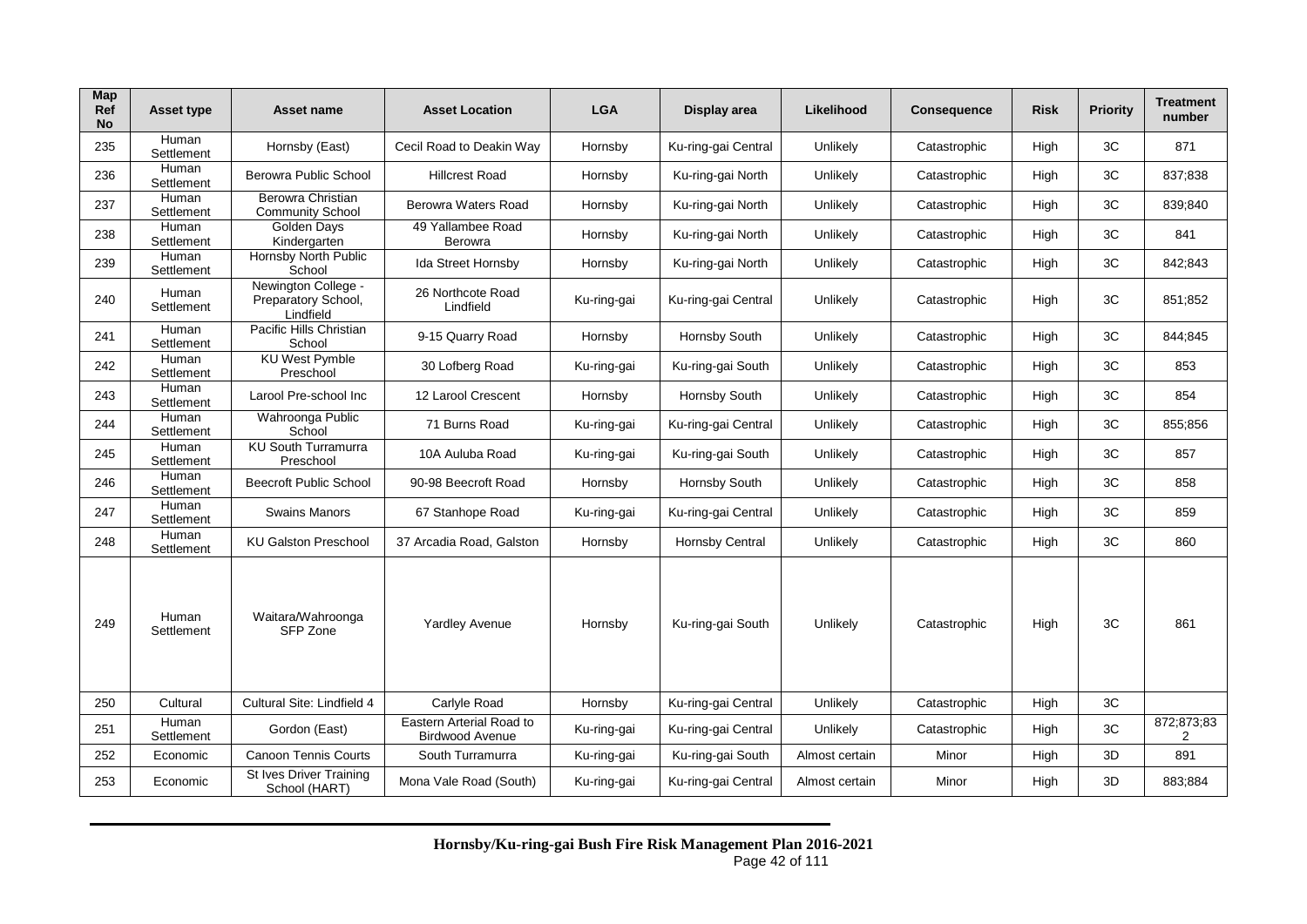| Map<br>Ref<br><b>No</b> | <b>Asset type</b>   | Asset name                                                                                   | <b>Asset Location</b>                                                             | <b>LGA</b>  | Display area        | Likelihood     | <b>Consequence</b> | <b>Risk</b> | <b>Priority</b> | <b>Treatment</b><br>number |
|-------------------------|---------------------|----------------------------------------------------------------------------------------------|-----------------------------------------------------------------------------------|-------------|---------------------|----------------|--------------------|-------------|-----------------|----------------------------|
| 254                     | Economic            | North Turramurra<br><b>Recreation Area</b>                                                   | Bobbin Head Road                                                                  | Ku-ring-gai | Ku-ring-gai Central | Almost certain | Minor              | High        | 3D              | 890                        |
| 255                     | Economic            | Sydney Water Sewage<br><b>Pumping Station C</b><br>(Hornsby Heights)                         | Galston Rd                                                                        | Hornsby     | Ku-ring-gai North   | Almost certain | Minor              | High        | 3D              |                            |
| 256                     | Economic            | NPWS Depot - Mt Colah                                                                        | Ku-ring-gai Chase Rd, Mt<br>Colah                                                 | Hornsby     | Ku-ring-gai North   | Almost certain | Minor              | High        | 3D              | 885:886                    |
| 257                     | Economic            | Pie In The Sky                                                                               | Pacific Highway Cowan                                                             | Hornsby     | Ku-ring-gai North   | Almost certain | Minor              | High        | 3D              | 887;888                    |
| 258                     | Economic            | <b>Communications Tower</b><br>Site - Canoelands                                             | Canoelands Road                                                                   | Hornsby     | Hornsby North       | Almost certain | Minor              | High        | 3D              | 889                        |
| 259                     | Human<br>Settlement | Milsons Passage                                                                              | Milsons Passage                                                                   | Hornsby     | Ku-ring-gai North   | Unlikely       | Major              | Medium      | 4               | 911                        |
| 260                     | Cultural            | Cultural site: Berowra<br>Waters 1                                                           | <b>Berowra Waters</b>                                                             | Hornsby     | Ku-ring-gai North   | Likely         | Minor              | Medium      | 4               | 912;913                    |
| 261                     | Human<br>Settlement | Cherrybrook (Central)                                                                        | Shepherds Drive to<br>Kenburn Avenue - Lakes<br>of Cherrybrook & Rossian<br>Place | Hornsby     | Hornsby South       | Unlikely       | Major              | Medium      | 4               |                            |
| 262                     | Human<br>Settlement | Pennant Hills (South)                                                                        | Observatory Park,<br>Blackwood Reserve.<br>Wongala Crescent                       | Hornsby     | Ku-ring-gai South   | Unlikely       | Major              | Medium      | 4               |                            |
| 264                     | Human<br>Settlement | Hayes                                                                                        | Galston to Mid Dural to<br>Old Northern Roads                                     | Hornsby     | Hornsby South       | Unlikely       | Major              | Medium      | 4               | 909;910                    |
| 265                     | Economic            | Sydney Water Reservoir<br>& Water Pumping<br>Station (Westleigh)                             | Westleigh                                                                         | Hornsby     | Hornsby South       | Unlikely       | Major              | Medium      | 4               | 892;896                    |
| 266                     | Economic            | St Ives Showground                                                                           | Mona Vale Road                                                                    | Ku-ring-gai | Ku-ring-gai Central | Possible       | Moderate           | Medium      | 4               | 900:901                    |
| 268                     | Economic            | Sydney Water Sewage<br><b>Treatment Plant &amp;</b><br>Sewage Pumping<br>Station A (Hornsby) | Valley Road                                                                       | Hornsby     | Hornsby South       | Likely         | Minor              | Medium      | 4               | 893;897                    |
| 269                     | Economic            | <b>Hornsby Council</b><br>Earthwise Cottage and<br>Nursery                                   | <b>Britannia Street</b>                                                           | Hornsby     | Ku-ring-gai South   | Likely         | Minor              | Medium      | 4               |                            |
| 270                     | Economic            | <b>Sydney Water Water</b><br>Pumping Station<br>(Thornleigh -<br>Wahroonga)                  | Thornleigh                                                                        | Hornsby     | Hornsby South       | Likely         | Minor              | Medium      | 4               |                            |
| 271                     | Economic            | <b>Transmission Line</b>                                                                     | Sydney North - Kemps<br>Creek                                                     | Hornsby     | Hornsby South       | Unlikely       | Major              | Medium      | 4               | 714                        |
| 272                     | Economic            | <b>Transmission Line</b>                                                                     | Sydney West - Sydney<br>North                                                     | Hornsby     | Hornsby South       | Unlikely       | Major              | Medium      | 4               | 714                        |
| 273                     | Human<br>Settlement | Auluba                                                                                       | Auluba Road to Vernon<br><b>Street</b>                                            | Ku-ring-gai | Ku-ring-gai South   | Unlikely       | Major              | Medium      | 4               |                            |
| 274                     | Human<br>Settlement | Marymount Mercy<br>Centre                                                                    | David Road                                                                        | Hornsby     | Hornsby South       | Unlikely       | Major              | Medium      | 4               |                            |

**Hornsby/Ku-ring-gai Bush Fire Risk Management Plan 2016-2021** Page 43 of 111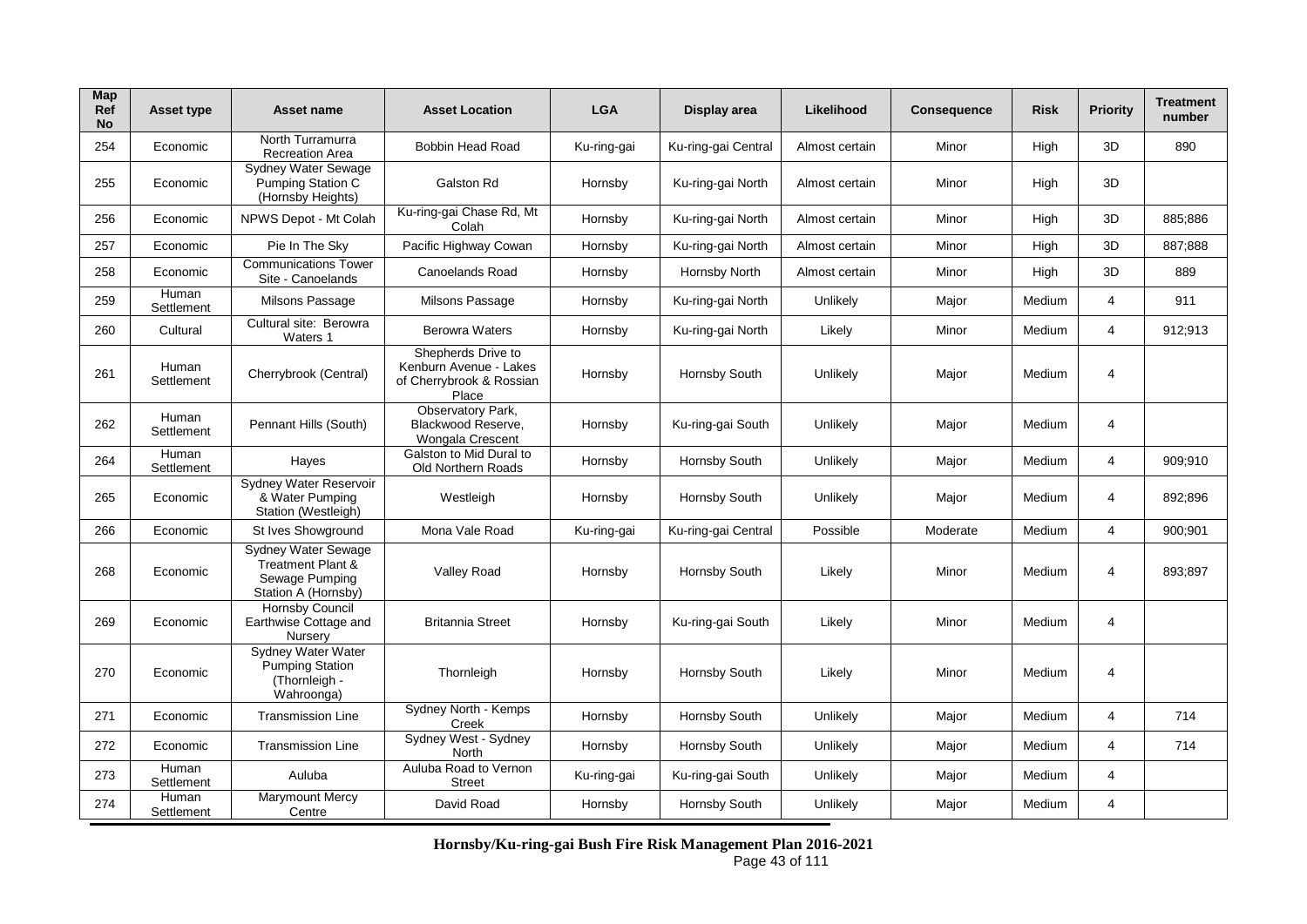| Map<br>Ref<br><b>No</b> | <b>Asset type</b>   | Asset name                                                                    | <b>Asset Location</b>                                     | <b>LGA</b>  | Display area           | Likelihood | <b>Consequence</b> | <b>Risk</b> | <b>Priority</b> | <b>Treatment</b><br>number |
|-------------------------|---------------------|-------------------------------------------------------------------------------|-----------------------------------------------------------|-------------|------------------------|------------|--------------------|-------------|-----------------|----------------------------|
| 275                     | Human<br>Settlement | Northside Montessori<br><b>School Stepping Stones</b><br>Pre-Primary (3-4yrs) | 196 Bobbin Head Road                                      | Ku-ring-gai | Ku-ring-gai Central    | Unlikely   | Major              | Medium      | $\overline{4}$  |                            |
| 276                     | Human<br>Settlement | Loreto Normanhurst                                                            | Pennant Hills Road                                        | Hornsby     | Ku-ring-gai South      | Unlikely   | Major              | Medium      | $\overline{4}$  |                            |
| 277                     | Human<br>Settlement | <b>Wideview Public School</b>                                                 | <b>Wideview Road</b>                                      | Hornsby     | Ku-ring-gai North      | Unlikely   | Major              | Medium      | 4               |                            |
| 278                     | Human<br>Settlement | Mount Colah Public<br>School                                                  | <b>Telopea Street</b>                                     | Hornsby     | Ku-ring-gai North      | Unlikely   | Major              | Medium      | 4               |                            |
| 279                     | Human<br>Settlement | Sir Eric Woodward<br>School                                                   | 75 Ayres Road St Ives                                     | Hornsby     | Ku-ring-gai Central    | Unlikely   | Major              | Medium      | $\overline{4}$  |                            |
| 280                     | Human<br>Settlement | Learn & Laugh Child<br><b>Care Centre</b>                                     | 335 Somerville Road<br>Hornsby Heights                    | Hornsby     | Ku-ring-gai North      | Unlikely   | Major              | Medium      | 4               |                            |
| 281                     | Human<br>Settlement | Masada College St Ives                                                        | 9-15 Link Road                                            | Ku-ring-gai | Ku-ring-gai Central    | Unlikely   | Major              | Medium      | 4               |                            |
| 282                     | Human<br>Settlement | St Ives High School                                                           | Yarrabung Road                                            | Ku-ring-gai | Ku-ring-gai Central    | Unlikely   | Major              | Medium      | $\overline{4}$  |                            |
| 283                     | Human<br>Settlement | Gordon East Public<br>School                                                  | Rosedale Road                                             | Ku-ring-gai | Ku-ring-gai Central    | Unlikely   | Major              | Medium      | 4               |                            |
| 284                     | Human<br>Settlement | <b>Lindfield East Public</b><br>School                                        | Tryon Road, East Lindfield                                | Ku-ring-gai | Ku-ring-gai Central    | Unlikely   | Major              | Medium      | $\overline{4}$  |                            |
| 285                     | Human<br>Settlement | <b>KU East Killara</b><br>Preschool                                           | 24 Fairbairn Avenue, East<br>Killara                      | Ku-ring-gai | Ku-ring-gai Central    | Unlikely   | Major              | Medium      | 4               |                            |
| 286                     | Human<br>Settlement | <b>Turramurra Public</b><br>School                                            | 174 Kissing Point Road                                    | Ku-ring-gai | Ku-ring-gai South      | Unlikely   | Major              | Medium      | 4               |                            |
| 287                     | Human<br>Settlement | Ku-ring-gai Kindergarten                                                      | 162 Kissing Point Road                                    | Ku-ring-gai | Ku-ring-gai South      | Unlikely   | Major              | Medium      | 4               |                            |
| 288                     | Human<br>Settlement | Gordon West Public<br>School                                                  | 146 Ryde Road Pymble                                      | Ku-ring-gai | Ku-ring-gai South      | Unlikely   | Major              | Medium      | 4               |                            |
| 289                     | Human<br>Settlement | Pymble Ladies College                                                         | Avon Road Pymble                                          | Ku-ring-gai | Ku-ring-gai South      | Unlikely   | Major              | Medium      | 4               |                            |
| 291                     | Human<br>Settlement | Hornsby Montessori<br>Preschool                                               | <b>Dural Street</b>                                       | Hornsby     | Hornsby South          | Unlikely   | Major              | Medium      | 4               |                            |
| 292                     | Human<br>Settlement | Galston High School                                                           | 403 Galston Road                                          | Hornsby     | Hornsby South          | Unlikely   | Major              | Medium      | 4               |                            |
| 293                     | Human<br>Settlement | <b>Galston Public School</b>                                                  | Cnr Arcadia and School<br>Roads                           | Hornsby     | <b>Hornsby Central</b> | Unlikely   | Major              | Medium      | 4               |                            |
| 294                     | Human<br>Settlement | St Agatha's Catholic<br>Primary School                                        | 7 Trebor Road                                             | Hornsby     | Hornsby South          | Unlikely   | Major              | Medium      | 4               |                            |
| 296                     | Economic            | Bobbin Head Inn and<br>Picnic Area                                            | Bobbin Head Road - Ku-<br>ring-gai Chase National<br>Park | Ku-ring-gai | Ku-ring-gai Central    | Possible   | Moderate           | Medium      | 4               | 902:903                    |
| 297                     | Economic            | <b>Bobbin Head Marina</b>                                                     | Bobbin Head Road - Ku-<br>ring-gai Chase National<br>Park | Ku-ring-gai | Ku-ring-gai Central    | Possible   | Moderate           | Medium      | 4               | 908                        |
| 298                     | Economic            | NPWS Depot - Lane<br>Cove                                                     | Lane Cove National Park                                   | Ku-ring-gai | Ku-ring-gai South      | Likely     | Minor              | Medium      | 4               | 898                        |

**Hornsby/Ku-ring-gai Bush Fire Risk Management Plan 2016-2021** Page 44 of 111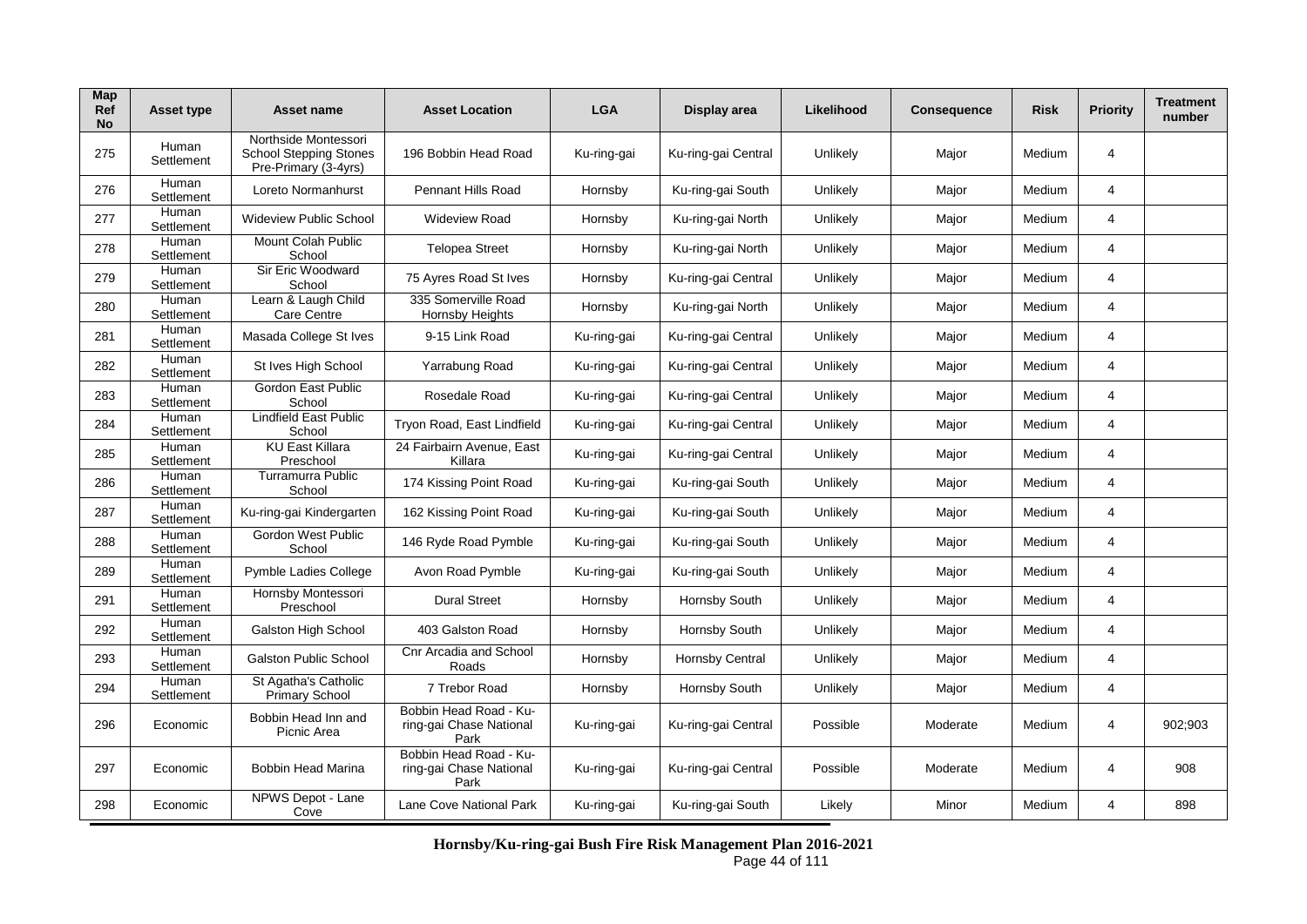| Map<br><b>Ref</b><br><b>No</b> | <b>Asset type</b>   | Asset name                                                         | <b>Asset Location</b>                        | <b>LGA</b>  | Display area        | Likelihood | <b>Consequence</b> | <b>Risk</b> | <b>Priority</b> | <b>Treatment</b><br>number |
|--------------------------------|---------------------|--------------------------------------------------------------------|----------------------------------------------|-------------|---------------------|------------|--------------------|-------------|-----------------|----------------------------|
| 299                            | Economic            | Duffy Avenue Industrial<br>Area                                    | Duffy Avenue to Pennant<br><b>Hills Road</b> | Hornsby     | Hornsby South       | Unlikely   | Major              | Medium      | 4               |                            |
| 300                            | Human<br>Settlement | Glenorie Pre-School                                                | 1735 Old Northern Road                       | Hornsby     | Hornsby Central     | Unlikely   | Major              | Medium      | 4               |                            |
| 301                            | Human<br>Settlement | Castle Hill Beehive<br>Childcare                                   | 569 Old Northern Road                        | Hornsby     | Hornsby South       | Unlikely   | Major              | Medium      | 4               |                            |
| 302                            | Human<br>Settlement | <b>First Friends Preschool</b>                                     | Franlee Road                                 | Hornsby     | Hornsby South       | Unlikely   | Major              | Medium      | 4               |                            |
| 303                            | Cultural            | <b>Cultural Site: Roseville</b><br>Chase 3                         | end of Babbage Road                          | Hornsby     | Ku-ring-gai Central | Unlikely   | Major              | Medium      | 4               |                            |
| 304                            | Economic            | Ku-ring-gai Wildflower<br>Gardens                                  | Mona Vale Road                               | Ku-ring-gai | Ku-ring-gai Central | Likely     | Minor              | Medium      | $\overline{4}$  | 904;905;90<br>6            |
| 305                            | Economic            | Sewer Mining Site -<br>North Turramurra                            | Glengarry trail                              | Hornsby     | Ku-ring-gai Central | Likely     | Minor              | Medium      | 4               |                            |
| 306                            | Human<br>Settlement | <b>NSP Montview Oval</b><br>Club House                             | Kookaburra Rd, Hornsby<br>Heights            | Hornsby     | Ku-ring-gai North   | Possible   | Moderate           | Medium      | 4               | 894:895                    |
| 307                            | Economic            | <b>Hornsby Aquatic Centre</b>                                      | Peats Ferry Road                             | Hornsby     | Hornsby South       | Likely     | Minor              | Medium      | 4               | 907                        |
| 308                            | Human<br>Settlement | Hornsby (South East)                                               | Pretoria Parade                              | Hornsby     | Hornsby South       | Unlikely   | Major              | Medium      | 4               |                            |
| 309                            | Economic            | Pymble Business Area                                               | cnr Pacific Hwy & Ryde<br>Rd, Pymble         | Ku-ring-gai | Ku-ring-gai South   | Unlikely   | Minor              | Low         | <b>NA</b>       |                            |
| 310                            | Cultural            | Cultural site: Hornsby 1                                           | Hornsby                                      | Hornsby     | Hornsby South       | Unlikely   | Minor              | Low         | <b>NA</b>       |                            |
| 311                            | Economic            | Apple Tree Bay Kiosk<br>and picnic area                            | Ku-ring-gai Chase<br><b>National Park</b>    | Hornsby     | Ku-ring-gai North   | Possible   | Minor              | Low         | <b>NA</b>       | 944;945                    |
| 312                            | Economic            | Milson Island Sport &<br><b>Recreation Centre</b>                  | Hawkesbury River                             | Hornsby     | Ku-ring-gai North   | Unlikely   | Moderate           | Low         | <b>NA</b>       | 942;943                    |
| 313                            | Economic            | <b>Sydney Water Sewage</b><br><b>Treatment Plant</b><br>(Brooklyn) | Brooklyn Road, Brooklyn                      | Hornsby     | Ku-ring-gai North   | Unlikely   | Moderate           | Low         | <b>NA</b>       | 914;940                    |
| 314                            | Cultural            | Cultural site: Brooklyn 2                                          | Old Pacific Highway                          | Hornsby     | Ku-ring-gai North   | Unlikely   | Moderate           | Low         | <b>NA</b>       |                            |
| 315                            | Economic            | Ausgrid Ku-ring-gai<br>Substation                                  | 17 Larnock Ave, Pymble                       | Ku-ring-gai | Ku-ring-gai Central | Unlikely   | Moderate           | Low         | NA              | 953                        |
| 316                            | Economic            | Ku-ring-gai Bicentennial<br>Park                                   | Lofberg Road to Kamilaroy<br>Road            | Ku-ring-gai | Ku-ring-gai South   | Unlikely   | Minor              | Low         | <b>NA</b>       | 946:947                    |
| 317                            | Economic            | Cherrybrook Village<br><b>Shopping Centre</b>                      | <b>Shepherds Drive</b>                       | Hornsby     | Hornsby South       | Unlikely   | Minor              | Low         | <b>NA</b>       |                            |
| 318                            | Economic            | Hornsby Rifle Range                                                | <b>Rosamond Street</b>                       | Hornsby     | Hornsby South       | Unlikely   | Minor              | Low         | <b>NA</b>       | 948;949                    |
| 319                            | Economic            | Roseville Bridge Marina                                            | Normac Street                                | Ku-ring-gai | Ku-ring-gai Central | Unlikely   | Minor              | Low         | <b>NA</b>       |                            |
| 320                            | Human<br>Settlement | Castle Hill                                                        | Kingscott Place to Owen<br>Wav               | Hornsby     | Hornsby South       | Unlikely   | Moderate           | Low         | <b>NA</b>       | 952                        |
| 321                            | Economic            | <b>Sydney Water Sewage</b><br>Pumping Station C<br>(Hornsby)       | Fern Tree Cl                                 | Hornsby     | Hornsby South       | Unlikely   | Minor              | Low         | <b>NA</b>       |                            |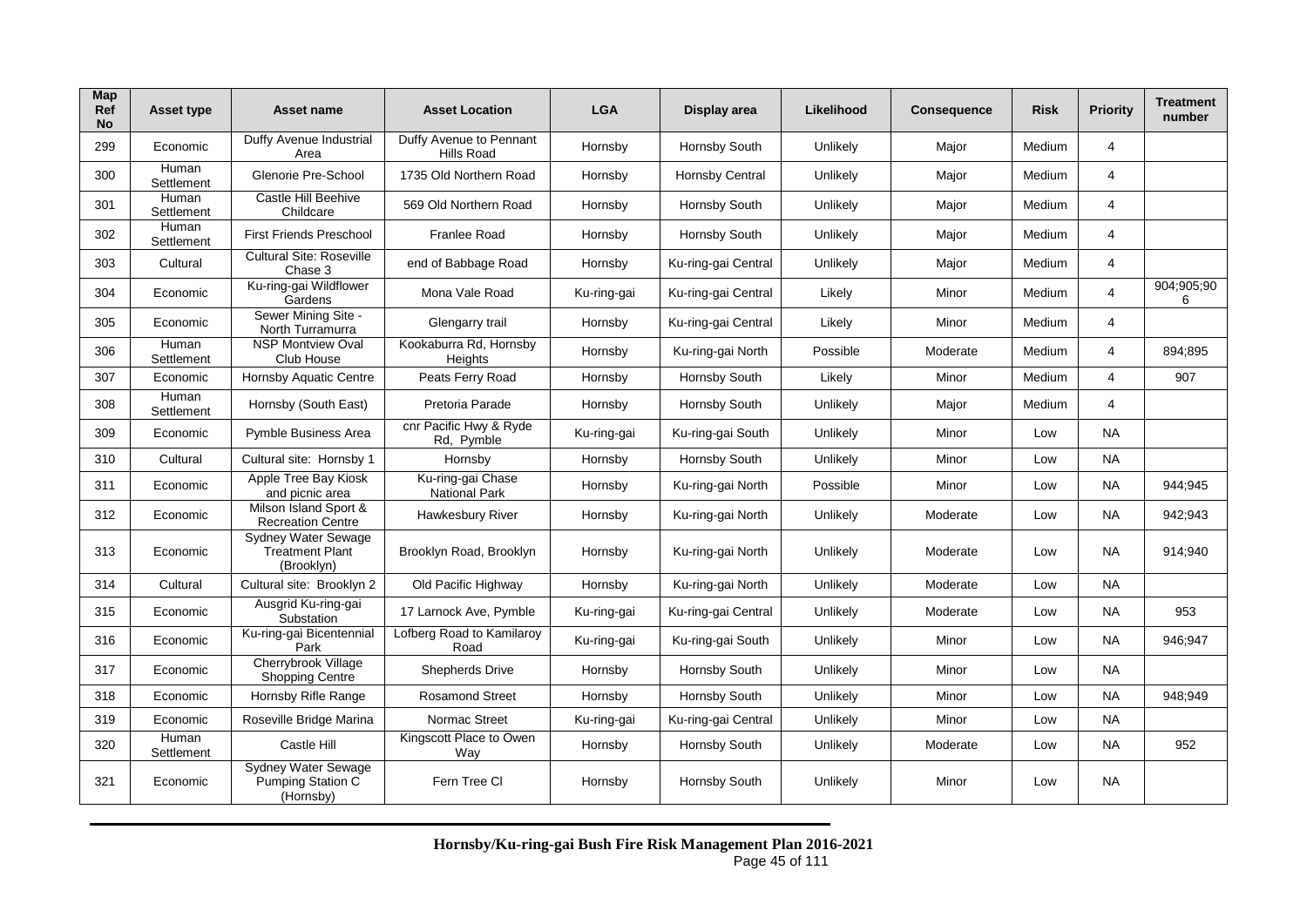| Map<br>Ref<br><b>No</b> | Asset type          | Asset name                                                                              | <b>Asset Location</b>                                                 | <b>LGA</b>  | Display area        | Likelihood | Consequence | <b>Risk</b> | <b>Priority</b> | <b>Treatment</b><br>number |
|-------------------------|---------------------|-----------------------------------------------------------------------------------------|-----------------------------------------------------------------------|-------------|---------------------|------------|-------------|-------------|-----------------|----------------------------|
| 322                     | Economic            | <b>Sydney Water Sewage</b><br>Chemical Dosing &<br><b>Odour Control Unit</b><br>(Cowan) | Pacific Hwv                                                           | Hornsby     | Ku-ring-gai North   | Unlikely   | Minor       | Low         | <b>NA</b>       |                            |
| 323                     | Economic            | <b>Transmission Line</b>                                                                | Old Northern Road                                                     | Hornsby     | Hornsby South       | Unlikely   | Moderate    | Low         | <b>NA</b>       | 960                        |
| 324                     | Economic            | <b>Transmission Line</b>                                                                | New Line Road                                                         | Hornsby     | Hornsby South       | Unlikely   | Moderate    | Low         | <b>NA</b>       | 961                        |
| 325                     | Economic            | Jenkins Precinct - Lane<br><b>Cove National Park</b>                                    | Lane Cove National Park.<br>Lady Game Drive                           | Ku-ring-gai | Ku-ring-gai South   | Unlikely   | Moderate    | Low         | <b>NA</b>       | 950;951                    |
| 326                     | Economic            | Berowra Waters Marina<br>(East)                                                         | Berowra Waters (East)                                                 | Hornsby     | Ku-ring-gai North   | Unlikely   | Moderate    | Low         | <b>NA</b>       |                            |
| 327                     | Economic            | Berowra Waters Marina<br>& Parking (West)                                               | Berowra Waters (West)                                                 | Hornsby     | Hornsby Central     | Unlikely   | Moderate    | Low         | <b>NA</b>       | 941                        |
| 328                     | Cultural            | Cultural site:<br>Cherrybrook                                                           | <b>Chiswick Place</b>                                                 | Hornsby     | Hornsby South       | Unlikely   | Moderate    | Low         | <b>NA</b>       |                            |
| 329                     | Cultural            | Cultural site: West<br>Pymble                                                           | <b>Bicentennial Park</b>                                              | Hornsby     | Ku-ring-gai South   | Unlikely   | Moderate    | Low         | <b>NA</b>       |                            |
| 330                     | Cultural            | Cultural Site: Lindfield                                                                | Nelson Road                                                           | Hornsby     | Ku-ring-gai Central | Unlikely   | Moderate    | Low         | <b>NA</b>       |                            |
| 331                     | Cultural            | <b>Cultural Site: Roseville</b><br>Chase 4                                              | 40 Babbage Road                                                       | Hornsby     | Ku-ring-gai Central | Unlikely   | Moderate    | Low         | <b>NA</b>       |                            |
| 332                     | Human<br>Settlement | NSP Asquith Park                                                                        | Mills Ave, Asquith                                                    | Hornsby     | Ku-ring-gai North   | Unlikely   | Moderate    | Low         | <b>NA</b>       | 915                        |
| 333                     | Human<br>Settlement | <b>NSP Brickpit Park</b><br>Stadium                                                     | Dartford Rd. Thornleigh                                               | Hornsby     | Ku-ring-gai South   | Unlikely   | Moderate    | Low         | <b>NA</b>       | 916;917                    |
| 334                     | Human<br>Settlement | NSP Campbell Park                                                                       | Wilga St, West Pennant<br>Hills                                       | Hornsby     | Hornsby South       | Unlikely   | Moderate    | Low         | <b>NA</b>       | 918                        |
| 335                     | Human<br>Settlement | <b>NSP Edward Bennett</b><br>Oval                                                       | 45 Edward Bennett Dr,<br>Cherrybrook                                  | Hornsby     | Hornsby South       | Unlikely   | Moderate    | Low         | <b>NA</b>       | 919                        |
| 336                     | Human<br>Settlement | <b>NSP Hornsby Rural</b><br><b>Sports Facility</b>                                      | 18-20 Bayfield Rd,<br>Galston                                         | Hornsby     | Hornsby Central     | Unlikely   | Moderate    | Low         | <b>NA</b>       | 920                        |
| 337                     | Human<br>Settlement | <b>NSP Middle Dural Public</b><br>School                                                | Cnr of Old Northern Rd<br>and Middle Dural Rd,<br><b>Middle Dural</b> | Hornsby     | Hornsby South       | Unlikely   | Moderate    | Low         | <b>NA</b>       | 921;922                    |
| 339                     | Human<br>Settlement | NSP Ruddock Park                                                                        | Coral Heath Ave,<br>Westleigh                                         | Hornsby     | Hornsby South       | Unlikely   | Moderate    | Low         | <b>NA</b>       | 924                        |
| 340                     | Human<br>Settlement | <b>NSP St Bernards Parish</b>                                                           | Warrina St, Berowra<br>Heights                                        | Hornsby     | Ku-ring-gai North   | Unlikely   | Moderate    | Low         | <b>NA</b>       | 925;926                    |
| 341                     | Human<br>Settlement | <b>NSP Storey Park</b>                                                                  | Lodge St, Hornsby                                                     | Hornsby     | Ku-ring-gai North   | Unlikely   | Moderate    | Low         | <b>NA</b>       | 927                        |
| 342                     | Human<br>Settlement | <b>NSP Waitara Park</b>                                                                 | Waitara Ave, Hornsby                                                  | Hornsby     | Ku-ring-gai Central | Unlikely   | Moderate    | Low         | <b>NA</b>       | 928                        |
| 344                     | Human<br>Settlement | <b>NSP Burt Oldfield Oval</b>                                                           | Rosebery Rd Killara                                                   | Ku-ring-gai | Ku-ring-gai Central | Unlikely   | Moderate    | Low         | <b>NA</b>       | 930                        |
| 345                     | Human<br>Settlement | <b>NSP Claude Cameron</b><br>Grove                                                      | Westbrook Avenue &<br>Kintore Street, Wahroonga                       | Ku-ring-gai | Ku-ring-gai Central | Unlikely   | Moderate    | Low         | <b>NA</b>       | 931                        |